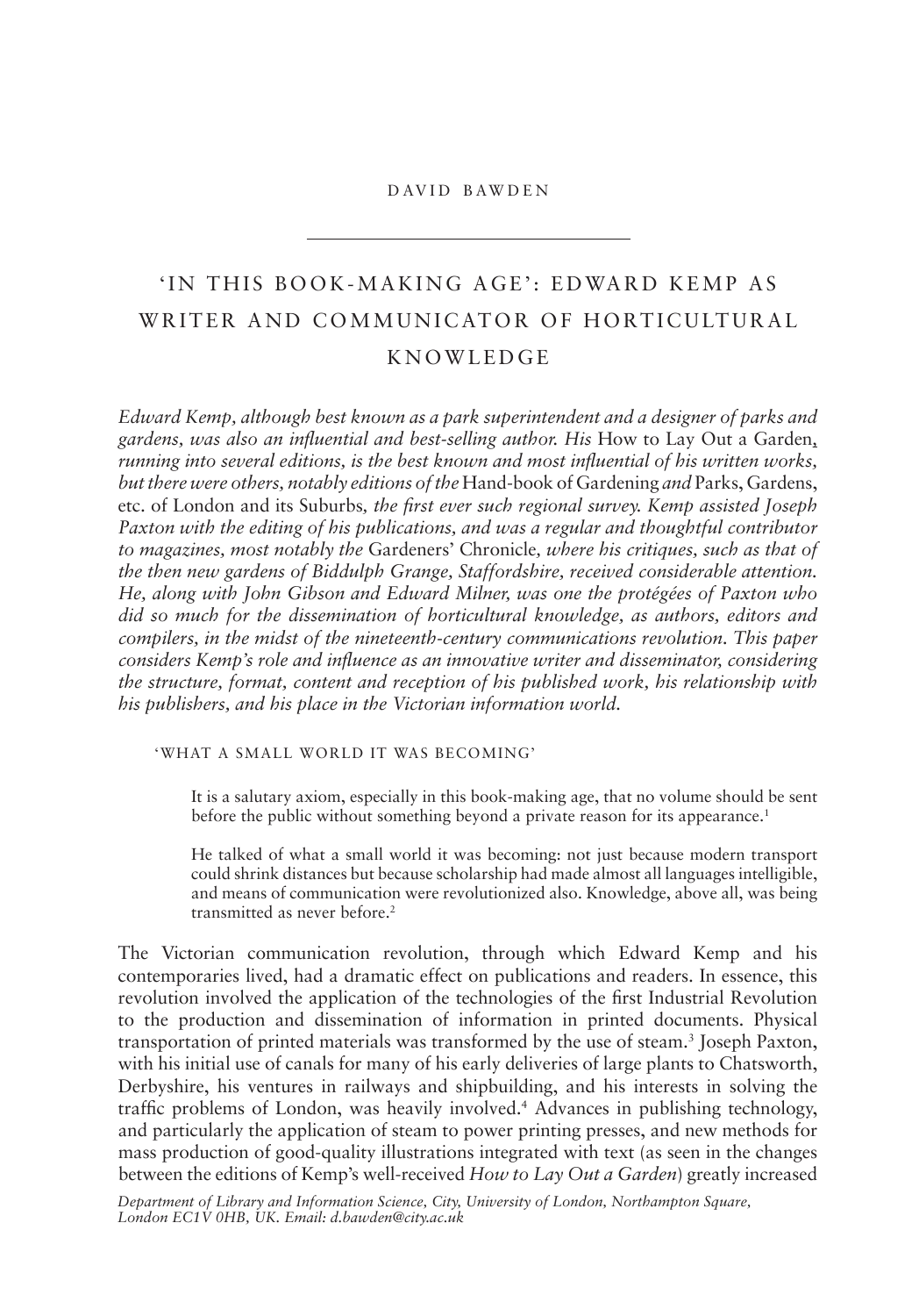the number and quality of books and magazines available.<sup>5</sup> The removal of 'taxes on knowledge', stamp duty and paper duty, also contributed,<sup>6</sup> as did the introduction of universal postal services from 1840,<sup>7</sup> of which John Claudius Loudon had been an advocate.8 a more literate public and workforce was able to take advantage of these developments; by 1839, eighty-three per cent of men and seventy-fve per cent of women were considered literate.<sup>9</sup> Horticultural and gardening writers and editors benefitted greatly from these developments, the prolifc pioneer being the man whom kemp described with good reason as the 'indefatigable mr. loudon'.10 the purpose of this paper is to consider kemp's role as a writer, communicator and disseminator of information, and to set his work in the contexts both of the spreading of horticultural knowledge in the nineteenth century and of the foundation of the modern information society.

The 1850s and 1860s, when Kemp was most active as an author, were at the mid-point of the communications revolution. mechanized printing had begun four decades earlier with frederich koenig's steam-powered cylinder press of 1812 producing one thousand sheets per hour, and then Augustus Applegath and Edward Cowper's type-revolving press offering up to eight thousand sheets per hour. many incremental developments followed up to the introduction of offset printing in the 1870s, which led to 'the high-water mark' of British publishing in terms of volume and number of titles.<sup>11</sup>

kemp's main publishers were in the vanguard of these developments. *How to Lay Out a Garden* and his biddulph pamphlet, as well as his *Gardener's Chronicle* articles, were published by the London firm Bradbury & Evans, which had also published most of paxton's books and magazines. innovative in terms of printing technology, it was closely associated with the scottish publisher william orr, who published the *Magazine of Botany*, in which kemp's early articles appeared, and also the *Hand-book of Gardening*. Orr, in turn, was linked to the Edinburgh firm of Chambers, which had pioneered the use of steam presses and steam transportation in publishing.<sup>12</sup> Bradbury & Evans was 'one of the most efficient printing firms in England, specializing in illustrated magazines with 20 modern steam presses running 24 hours a day'.13 it also printed the novels of charles Dickens, and inserted advertisements for the works of Paxton and Kemp in them.<sup>14</sup> for example, the June issue of bradbury & evans's 1852 serialization of *Bleak House*  had a page of advertisements promoting the frst edition of *How to Lay Out a Garden*  and the tenth edition of the *Hand-book of Gardening*, alongside Jane loudon's *Ladies Companion to the Flower Garden*, ladies bonnets, tea, hair dye and a savoury sauce.15 We may presume that Kemp began his association with Bradbury  $\&$  Evans because of the company's involvement with paxton, who was a personal friend of the proprietors, and his publications beneftted from their production by a company in the forefront of advances in the information environment.

It is also worth noting that the Victorian communications revolution issued in what we understand today as an information society. this has been explained by the sociologist frank webster as a society in which abstract theoretical knowledge, recorded and communicated in document, achieves an importance as the main guide to practical action, as opposed to tradition, tacit knowledge and pragmatic 'rules of thumb'.16 kemp and his contemporaries played a major part in establishing horticulture and landscape design on this basis and conveyed their ideas to a wide public through the newest technologies for communicating useful information. it may not be unreasonable to regard kemp, apart from his other accomplishments, as among the pioneers of the information society.

# 'an able and useful man'

kemp's life, and his work and infuence as park superintendent and designer of parks and gardens are well covered by other authors.17 he was also, most importantly for this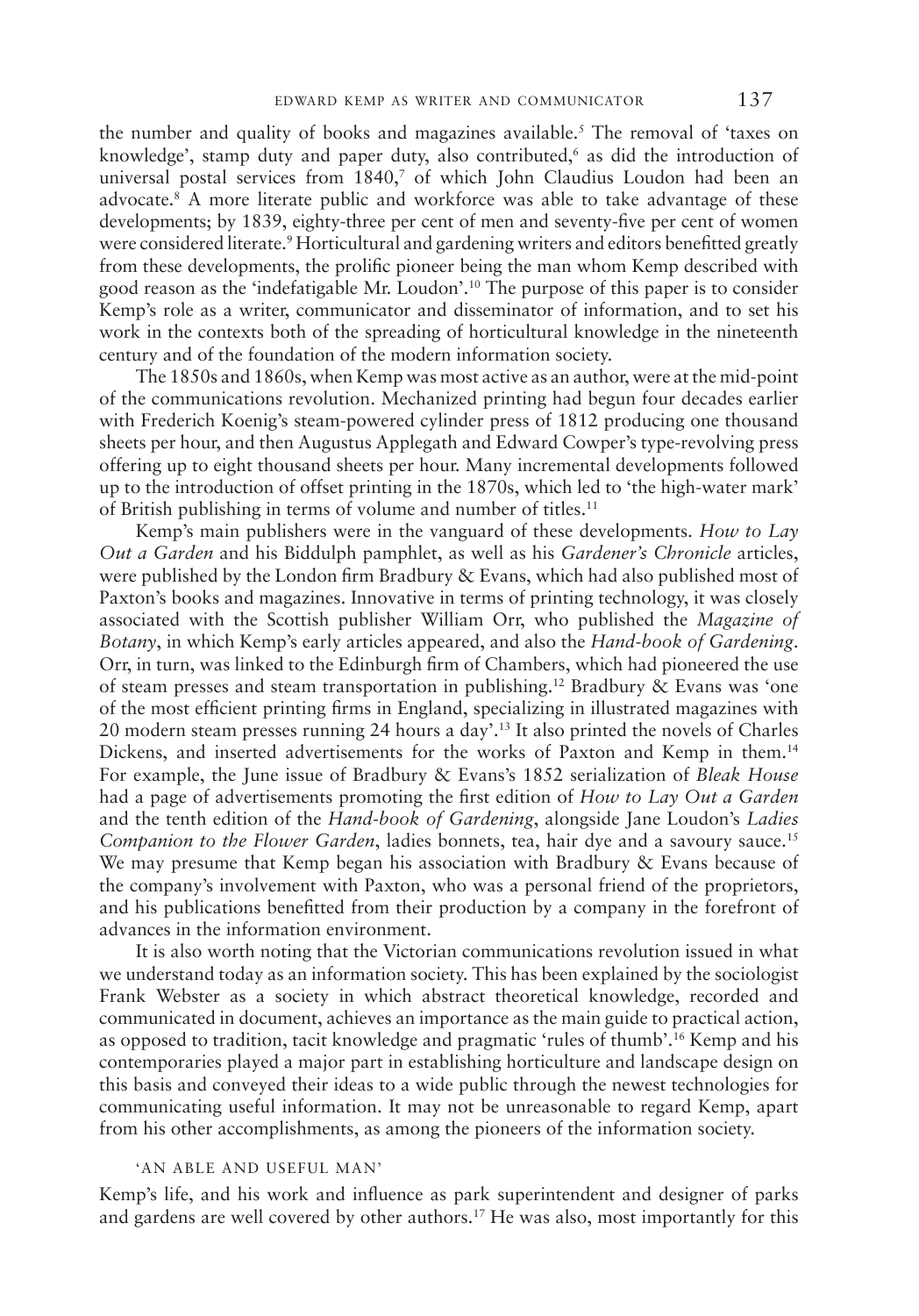paper, a well-known and very infuential writer, regarded as an arbiter of good taste, an author of books – most notably *How to Lay Out a Garden –* and a regular contributor to horticultural magazines. indeed, his obituary in the *Birkenhead News and Wirral General Advertiser* in march 1891 noted that 'his literary ability was of a high order, as the eminence of his professional writings attest, and yet withal he was thoroughly practical', before mentioning his work as a designer.18 frank waugh, in his preface for the posthumous american edition of *How to Lay Out a Garden*, considered that the book would certainly be 'his most enduring memorial'.19

kemp was active at a time when an enthusiasm for self-education for gardeners, and for the diffusion of practical knowledge generally, was at its height, and when social changes were leading to a greatly increased demand for advice and instruction on gardening matters. it was, as noted above, a period when the communications revolution of the mid-nineteenth century was in full swing, establishing the foundations of our modern information society. the way in which kemp took advantage of this nexus of opportunity is the focus of this paper.

# 'no more without books than without tools'

Two particular influences on the environment in which Kemp began his career need to be considered in order to understand how he developed as a writer and a disseminator of horticultural knowledge, and to contextualize his contributions. the frst is generic, the second more specifc. first, kemp began his horticultural career at a time when there was a great and growing enthusiasm for spreading horticultural knowledge both for the self-improvement of professional gardeners and for the beneft of a greatly expanded community of owners of, by the standards of the time, small gardens. paxton and kemp had both had limited formal education, but they developed a remarkable fuency for writing, and in Paxton's case for public speaking as well. Paxton studied botanical books avidly, using the libraries at Chatsworth and at the Horticultural Society,<sup>20</sup> and passed his knowledge on: 'largely self-taught, paxton always encouraged the young gardeners (who included John Gibson, Edward Milner, Edward Kemp, and George Eyles) to study and improve themselves'.21

This mindset owed much to Loudon, regarded as an inspiration by both Paxton and kemp, who argued that 'a gardener can no more acquire his profession without books than he can without tools',<sup>22</sup> that all gardeners should read widely and keep a daily journal,<sup>23</sup> and that a journeyman gardener should have 'spent his days and nights reading books connected to his profession'.24 loudon was also actively involved in initiatives for what was termed the 'Diffusion of Useful Knowledge' extending far beyond horticulture, particularly through the work of the improvement societies and mechanics institutes.25 Gardeners were among the first to be involved, observing Loudon's injunction that all young gardeners should read and study. According to George Chadwick:

> it is signifcant that early nineteenth century gardening publications all carry numerous articles dealing with 'Self-Instruction for Young Gardeners', 'self-improvement' and the like, in which budding horticulturalists are urged to attend to a wide variety of pursuits from temperance to literary composition, from botany to studying Sir Uvedale Price.<sup>26</sup>

paxton himself provided such advice to young gardeners in his *Magazine of Botany* in 1839,27 and one of the last articles in his *Horticultural Register*, assumed to written by him, offers advice to young gardeners.<sup>28</sup> As well as knowing relevant geology, chemistry, meteorology, botany and plant physiology, they should know botanical names, and the classifcation systems of carl linnaeus and antoine-laurent Jussieu. they should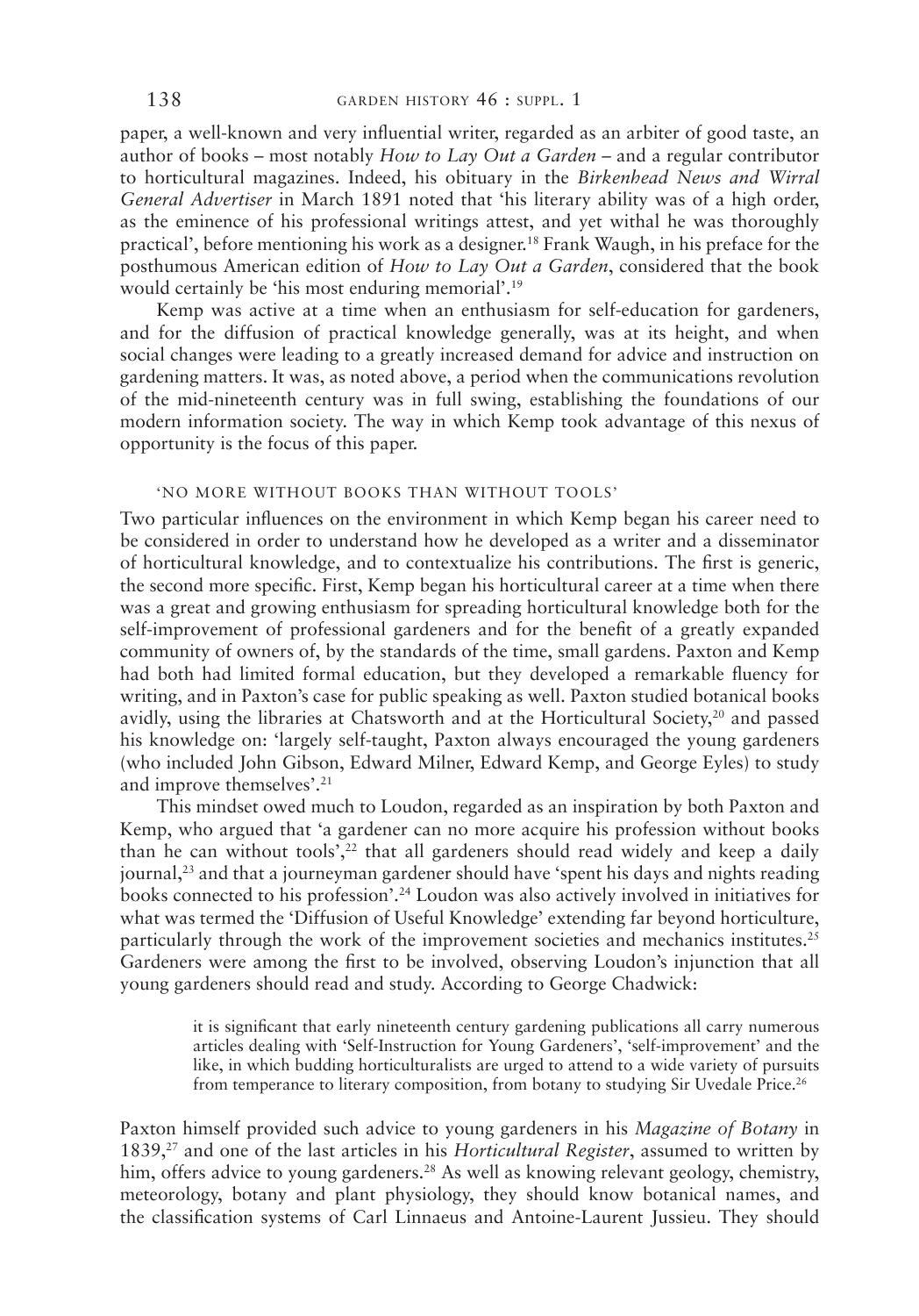read poetry to learn the rules of composition and keep a diary to record the year's observations. certainly, the gardeners at chatsworth were encouraged to keep diaries for their own improvement, noting inter alia new plant arrivals, weather fuctuations and daily activities.<sup>29</sup>

To support all this reading, garden libraries were created,<sup>30</sup> particularly by the garden improvement societies espoused by loudon, and there was also the emerging public library system from 1850, although, as caroline ikin points out, most libraries were in urban areas, inaccessible to many gardeners.<sup>31</sup> Loudon's own library at Porchester Terrace was described by a visitor in 1844 shortly after his death as 'filled to over-flowing with most of the works on horticulture, botany, etc. of the present century', while he also provided a library for his gardeners in a glass-fronted bookcase.<sup>32</sup> To provide the requisite material, there was also a burgeoning horticultural literature, with the many innovations in horticulture and landscape design, as well as a greater variety of plant materials available giving the subject a much wider and deeper knowledge base, presented in a wider variety of forms of document. These included the following:

- horticultural books, journals and magazines, aimed at both professionals and amateurs.33
- coverage of horticultural news in newspapers and general magazines, an example being the extensive coverage in the local and national press of the design and opening of the Sheffield Botanic Gardens.<sup>34</sup> The *Illustrated London News* was a key periodical for parks news.35
- newspaper gardening columns, the frst of which appeared in *Lloyd's Weekly Newspaper* in 1852.36
- Documentation produced by horticultural societies, national and local, amateur, professional and learned.37
- A variety of catalogues of plants in gardens, and nurseries' plant lists and seed catalogues.38
- Reference works, including flora, dictionaries, classification and taxonomies, and particularly driven by the need for information about new plants.<sup>39</sup>

kemp, therefore, established his career in what was an information-rich environment, with a wide range of documents types established or emerging, for professional gardeners themselves as well as for garden owners, who both took full advantage of it, and contributed to it.

second, and more specifcally, kemp was one of the pupils and protégés of paxton, in company with his co-workers at Chatsworth, in particular Edward Milner and John Gibson, but also George Eyles and J. C. Niven. Jointly, they had a great influence on Victorian parks and gardens: 'Dominating Victorian park design, [Paxton's] students, milner, gibson, and kemp, became the most successful of the second-generation landscape designers of the age.<sup>'40</sup> The three have also been generally recognized as the leading Victorian park designers after Paxton by both scholarly and popular writers.<sup>41</sup> Thomas Mawson writing a generation later than Kemp linked him with Paxton, Milner, Robert Marnock and Edward Thomas as those who most advanced garden design in their time.<sup>42</sup> In the case of Kemp, this status was due to his writings as much as to his works, if indeed it is sensible to separate the two synergistic aspects. kemp was identifed, like Paxton, as a prolific designer and writer.<sup>43</sup> He did not produce any dictionaries, flora or monographs on particular genus or species, or edit horticultural magazines, or write for and promote newspapers and general magazines, as Paxton did.<sup>44</sup> Though not such a prolifc and diverse author and editor as paxton, and loudon before him even more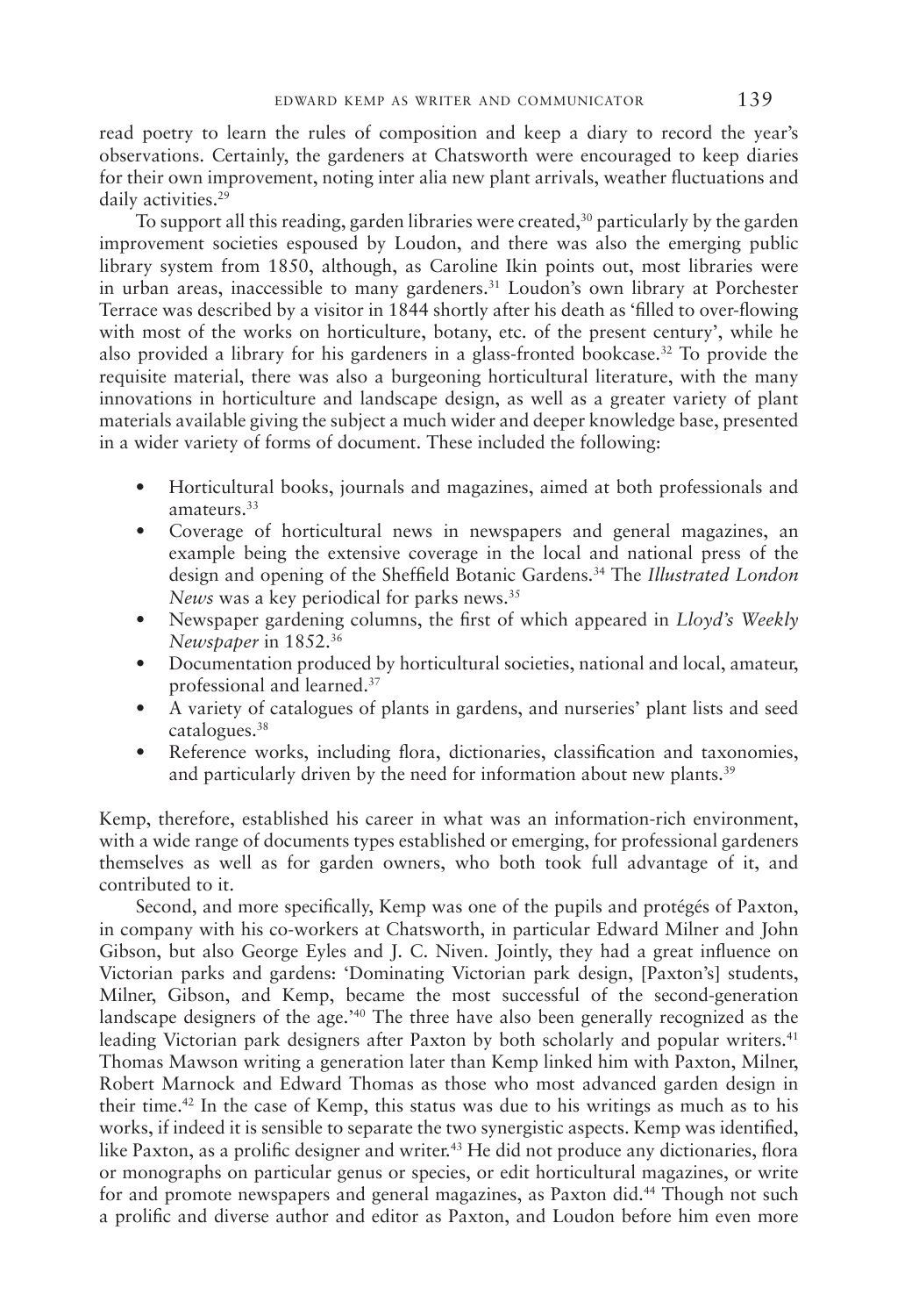so, and Andrew Jackson Downing in the United States, Kemp was, in several ways, particularly innovative and infuential as a writer and information disseminator, focusing on explaining principles, and critiquing examples, of landscape design, both public and private.

although all paxton's protégés had some involvement with the communication and transmission of horticultural information, none did so to the same extent as kemp. milner did not leave a body of writing, though he passed on his knowledge in a different way, partly through his direction of the Crystal Palace School of Gardening.<sup>45</sup> His son, henry ernest milner, also a landscape gardener, produced the well-regarded *Art and Practice of Landscape Gardening* (1890), six years after his father's death, and based to a great extent on his practice.<sup>46</sup> This book, many of whose recommendations seem rather kemp-like, was described by brent elliott as presenting a modifed version of paxton's heroic vision, with the landscape gardener 'a counterpart to creative nature, transforming the landscape through an understanding of the underlying principle of geological change'.47 richard bisgrove, less charitably, regarded it as 'unexceptional and utterly characteristic of its time'.<sup>48</sup> The book's preface makes it plain how much the younger milner considered that he followed his father, and paxton before him, confrming elliott's view that the book matches the father's practice more than the son's. to this extent, the book may be seen as something of a delayed equivalent to kemp's *How to Lay Out a Garden*.

Gibson had been first drawn to Paxton's attention when he submitted an article to the *Horticultural Register*, which was published in October 1832.<sup>49</sup> However, he also wrote relatively little, though he actively assisted paxton with several of his publishing ventures. The horticultural journals were of particularly significance in the Victorian gardening information system, most being edited and written by working gardeners rather than by professional authors and editors. As Joan Morgan and Alison Richards point out:

> editing and contributing to the journals not only helped gardeners establish their credentials and demonstrate their authority but it was also an important way of advancing and setting standards in a feld that had no formal organization. it must also have provided a useful extra income.<sup>50</sup>

It was often the way, as with Gibson, for a young gardener to be noticed; so it was with kemp.

Kemp assisted Paxton for some years in the  $1840s$  with his publications;<sup>51</sup> having moved back to London, he acted as a local liaison between Paxton and his publishers.<sup>52</sup> a letter of July 1843 from kemp to paxton in the chatsworth archives, accompanying the proofs of the August edition of Paxton's *Magazine of Botany*, notes that Kemp has advised a contributor 'to confne his articles to fowering plants, and not to say so much about fruits'.53 he was involved with paxton's gardening publications to the extent that he became known as Paxton's amanuensis.<sup>54</sup> By 1849, however, Kemp was contributing articles to the *Magazine of Botany* on a variety of topics, including the planting of ornamental trees and shrubs, designing new plantations and improving old ones, and offering hints about hardy annuals.55 in the following year, he was writing in the *Gardener's Chronicle*, advising on the making of gravel walks,<sup>56</sup> and correcting the idea that he laid out Princes Park, Liverpool, giving the credit to Milner.<sup>57</sup> It was at this point kemp became established as an author, frst through his instructional books, and *How to Lay Out a Garden* in particular, and then through his surveys of gardens in London and at Biddulph Grange, Staffordshire. The income from writing may well have been an incentive, as his frst books appeared at a time when he was receiving no salary for his duties as park superintendent due to the financial problems of the late 1840s.<sup>58</sup>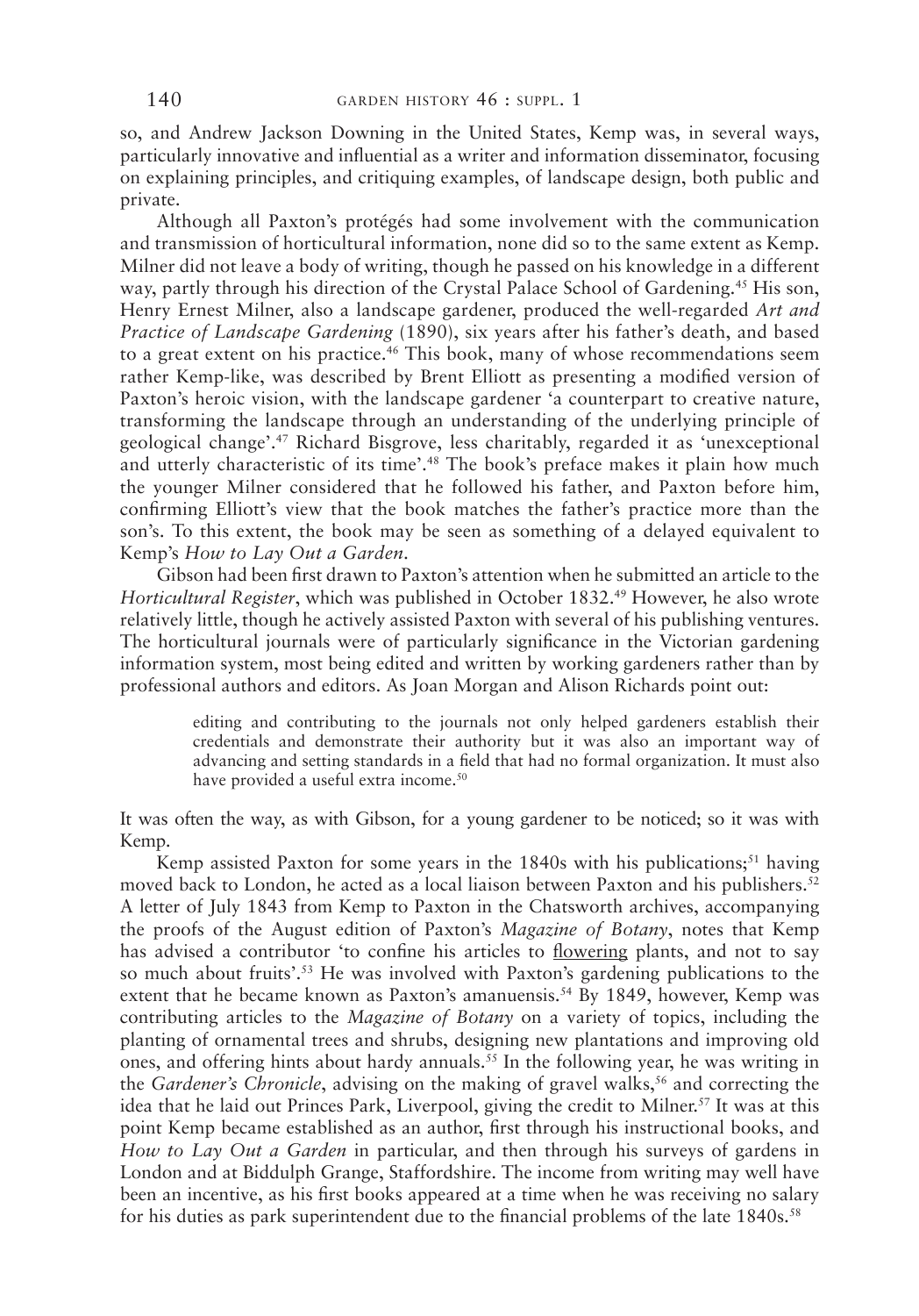## edward kemp as writer and communicator 141

# 'the eminence of his professional writings'

kemp's private clients were typically the suburban middle-class: those who lived in 'places which, with the spread of the railways, could easily be reached from some large town'.<sup>59</sup> That this was also his intended audience for his writings is clear from the preface to the frst edition of *How to Lay Out a Garden*:

> having spent a good deal of time in passing through the suburbs of large towns (particularly the metropolis) [i have] been very much impressed with the incongruity and dullness observable in the majority of small gardens […] how few there are among the middle classes who do not possess a small garden.<sup>60</sup>

This clear delineation of the intended audience for his writings marks Kemp out from most of his contemporaries.

kemp's writings, synergistic with his design practice, spread his style much further. although his intended audience was 'a prosperous part of the suburban market', his writings extended this.<sup>61</sup> The style of Kemp, and Loudon and Paxton before him, had an 'impact […] now extending down to the lowest classes'.62 however, kemp was not writing for a true mass audience, which had not yet developed. As Simon Heffer puts it:

> before about 1880 most publications, whether books or journals, were by tone and content aimed at a social or intellectual elite. A true golden age of the popular press lay ahead, starting in the three decades before the Great War.<sup>63</sup>

but even so, the audience for the writings of kemp and his contemporaries was much wider than that for the previous generation of gardening writers (Figure 1).

#### CONTENTS.

vii

|                                                        |        | PAGE  |
|--------------------------------------------------------|--------|-------|
| III. THE PRINCIPLES OF CULTIVATION                     |        | 19    |
| 1. Draining<br>$\cdot$ $\cdot$                         |        | 19    |
| 2. Operating on soil                                   |        | 20    |
| 3. Watering<br>$\cdot$ $\cdot$                         |        | 21    |
| 4. Propagating by seeds .<br>$\cdot$                   |        | 22    |
| 5. Propagating by division of the roots                |        | 25    |
| 6. Propagating by offsets, layers, and suckers         |        | 27    |
| 7. Propagating by slips and cuttings                   |        | 30    |
| 8. Propagating by grafting, &c                         |        | 36    |
| 9. Planting<br>$\sim$ $\sim$                           |        | 38    |
| 10. Pruning                                            |        | 38    |
| 11. Flowering and fruiting                             |        | 39    |
| 12. Sheltering and protecting .                        | $\sim$ | .40   |
| 13. Rotation of crops                                  |        | 41    |
|                                                        |        |       |
| IV. THE ACCIDENTS OF CULTIVATION                       |        | 41    |
| 1. Tools and conveniences                              |        | 42    |
| 2. Diseases of plants.<br>$\mathbf{a}$<br>٠            |        | .43   |
| 3. Injurious insects and animals                       |        | 44    |
| C. THE ART AND PRACTICE OF GARDENING                   |        | 47    |
| I. ON REARING KITCHEN VEGETABLES .                     |        | 47    |
| L. Roots                                               |        | 48    |
| $\dddot{\bullet}$<br>1. Potatoes<br>$\mathbf{z}^{(1)}$ |        | 48    |
| 2. Carrots                                             |        | 53    |
| 3. Parsneps.<br>œ                                      |        | $-55$ |
| <b>Service Service</b><br>4. Beet                      |        | $-55$ |
| 5. Jerusalem artichokes<br>$18 - 18$                   |        | 56    |
| 6. Turnips                                             |        | 57    |
| 7. Radishes<br>٠                                       |        | 59    |

figure 1. part of the table of contents from edward kemp, *Hand-book of Gardening*, 11th edn (london: bradbury & evans, 1855), p. xii (detail)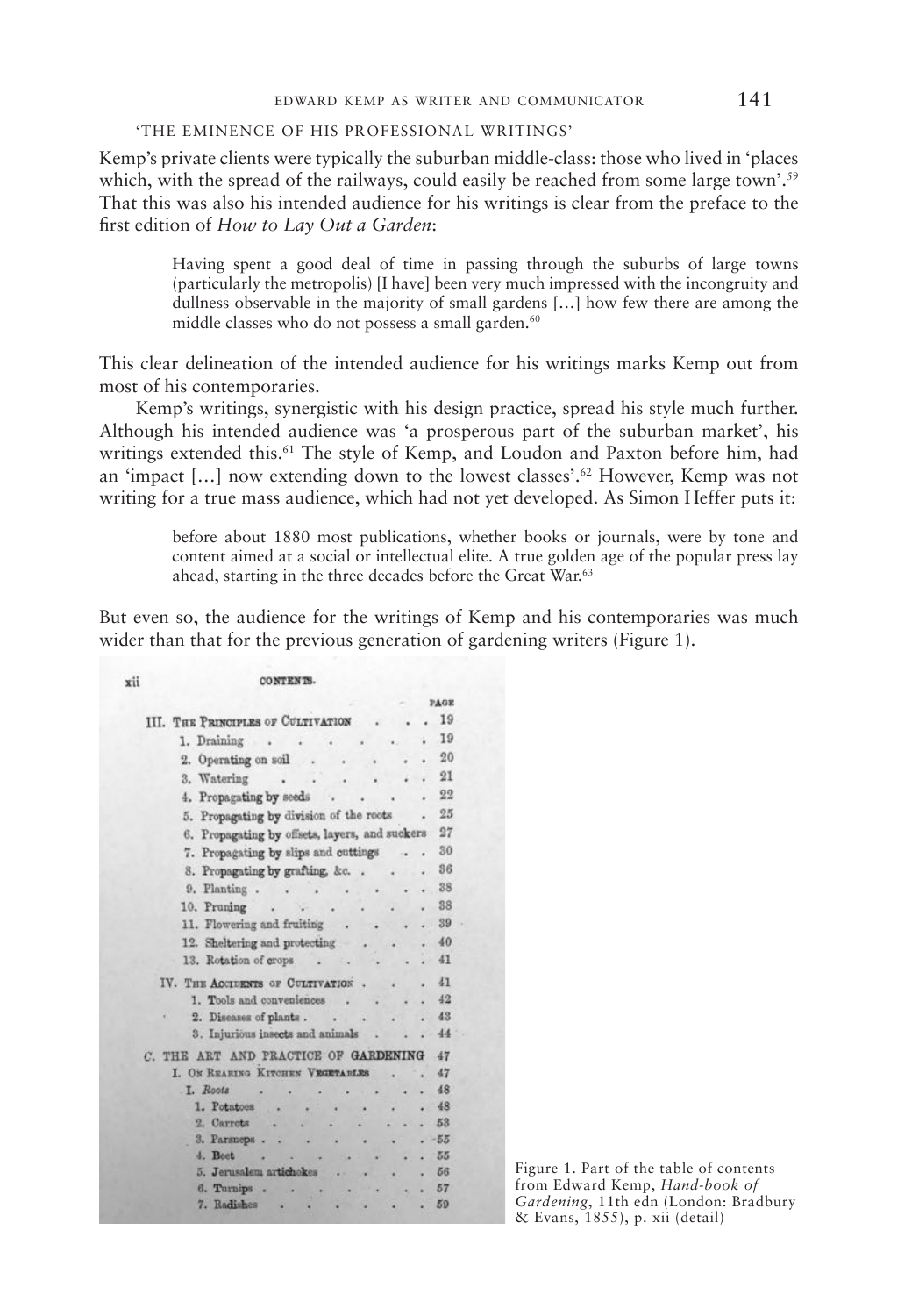

Kemp's first major text was Bradbury & Evans's long-standing *Hand-book of Gardening: for the use of all persons who possess a garden of limited extent*: he edited the tenth  $(1850)$  and eleventh  $(1855)$  editions.<sup>64</sup> This was a work of practical instruction, encompassing basic botany and plant physiology, principles of cultivation and crop rotation, pests and diseases, detailed instructions for growing a variety of fowers, fruit and vegetables, lists of recommended plants, and a garden calendar. the table of contents would not look too outdated in a publication of the present day. The audience for this book was clearly stated, and much the same as that for *How to Lay Out a Garden*. the introduction to the eleventh edition describes it as 'not intended for the initiated few, but for the inquiring many […] the most respectable classes of amateur gardeners' (figure 2).<sup>65</sup> Kemp's best-known book appeared at the same time. Going into three editions (with a fourth posthumous and greatly amended american edition), it was, and is, generally known as *How to Lay Out a Garden*, although the title of the frst edition was *How to Lay Out a Small Garden.*

The first three editions were published by Bradbury & Evans, London.<sup>66</sup> A fourth, appearing twenty years after kemp's death with a substantially different title, was extensively revised and adapted for North America by Frank A. Waugh, and published by John Wiley of New York, which had reprinted earlier editions for the American market.<sup>67</sup> The title changed subtly over the three British editions. The first (1850) edition was titled *How to Lay Out a Small Garden: intended as a guide to amateurs in choosing, forming, or improving a place, from a quarter of an acre to thirty acres in extent, with reference to both design and execution*. for the second (1858) edition, the restrictions of 'small' and 'amateurs' had been dropped from the title, and the 'estate' could now be larger: *How to Lay Out a Garden: intended as a general guide in choosing, forming, or improving an estate, from a quarter of an acre to a hundred acres in extent, with reference to both*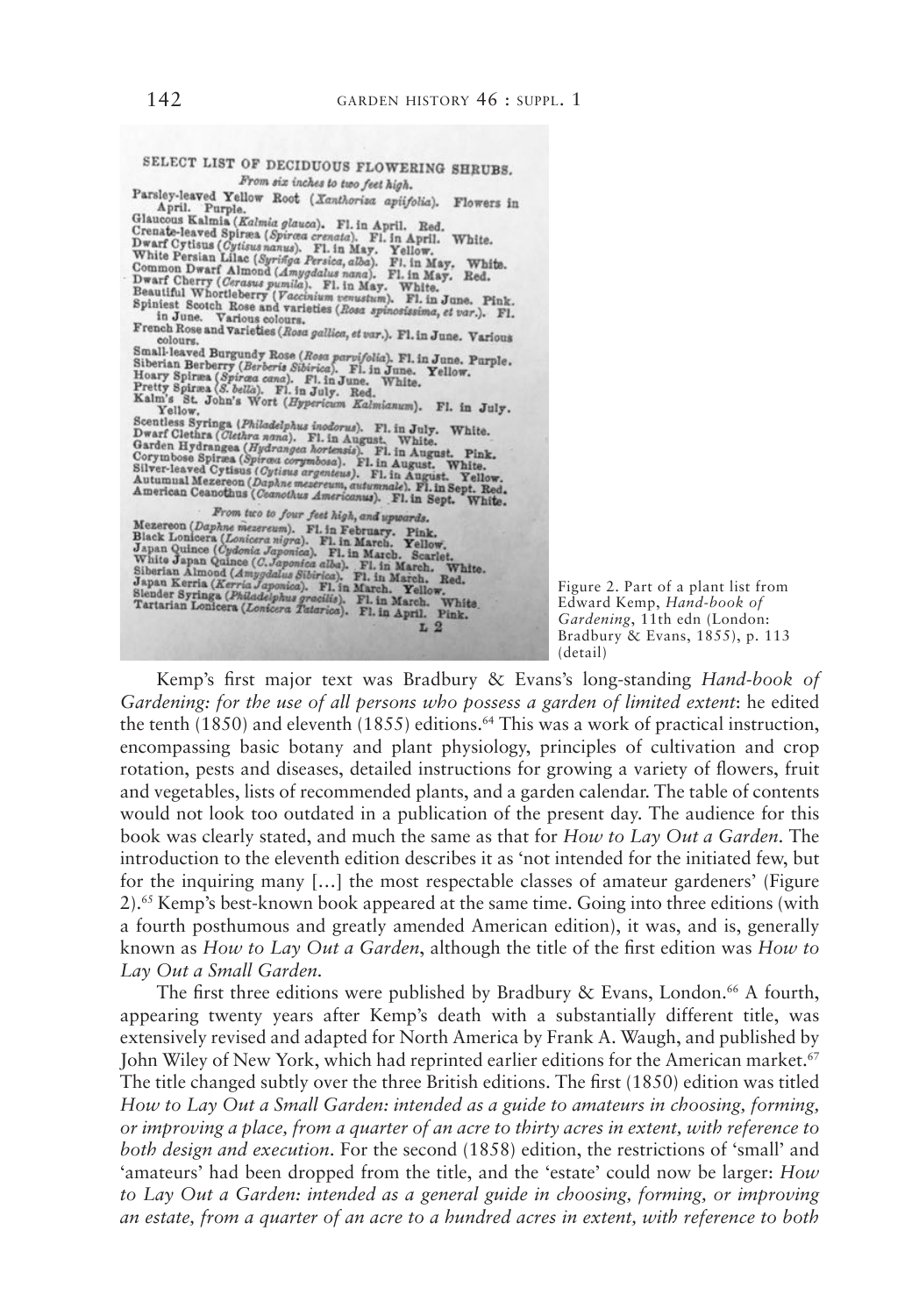

Figure 3. Example of an illustration from edward kemp, *How to Lay Out a Garden*, 3rd edn (London: Bradbury & Evans, 1864), p. 69, fig. 19

*design and execution*, and the edition was noted as *greatly enlarged, and illustrated with numerous plans, sections, and sketches of gardens and garden objects*. the third edition (1864) retained the same title, adding only that it contained *numerous additional plans*.

pagination of the three editions increased from two hundred and thirty-four to four hundred and three and then to four hundred and twenty-eight, as did the size of the pages also, from the small pocket-book-sized frst edition. the considerable increase from the frst to second editions is accounted for by the inclusions of many more illustrations, plans and examples of gardens from kemp's design practice; the smaller increase from the second to the third edition is due to extra illustrations and to the provision of a detailed index. the third edition was 'a comprehensive volume of some four hundred pages illustrated from forty or so private gardens laid out by kemp himself, mostly in the north and west';<sup>68</sup> 'Reptonian designs by his own hand' (Figure 3).<sup>69</sup> The price of the frst edition was relatively modest, being advertised in June 1852 at three shillings and sixpence, with the tenth edition of *Hand-book of Gardening* at two shillings.<sup>70</sup> At the same time, Jane loudon's *Ladies Companion to the Flower Garden* cost seven shillings, John lindley's *Elements of Botany* twelve shillings, and paxton's *Botanical Directory* sixteen shillings. for comparison, a new novel cost about one pound, and even when subsequently sold in poorer bindings for a mass market, would not have been cheaper than Kemp's books (Figure 4).<sup>71</sup>

in the preface to the frst edition of *How to Lay Out a Garden*, kemp writes that he intended to illustrate his writing with woodcuts, but that this would have greatly increased the price of the book.<sup>72</sup> But the demands for illustration were so great that the preface to the second edition notes that engravings of illustrations and plans are included, but that has necessitated more text, so that the book is half as long again, and the price greatly increased. the third edition had still more woodcuts and accompanying text, as they were so well-received. kemp also noted in his frst edition that he had considered including lists of suitable plants, but refrained from doing so as this would have increased the length of the book unduly, and such lists were readily available elsewhere.<sup>73</sup> He did not change this decision in later editions, although the third edition did offer list of plants for some of the illustrated designs (figure 5).

the frst two editions of *How to Lay Out a Garden* had no index, but the third had a detailed subject index, running to eighteen pages, which kemp noted in the preface as 'a very comprehensive and carefully prepared alphabetic index [to be] of value in facilitating reference to the various topics'.74 provision of such an index was not usual in horticultural books of that time, although it was common in magazines such as *Gardener's Chronicle*: of the three contemporary books discussed below, Joshua Major's *Theory and Practice of Landscape Gardening* had no index, charles smith's *Parks and Pleasure Grounds* had a rudimentary four-page index, while charles m'intosh's *Book*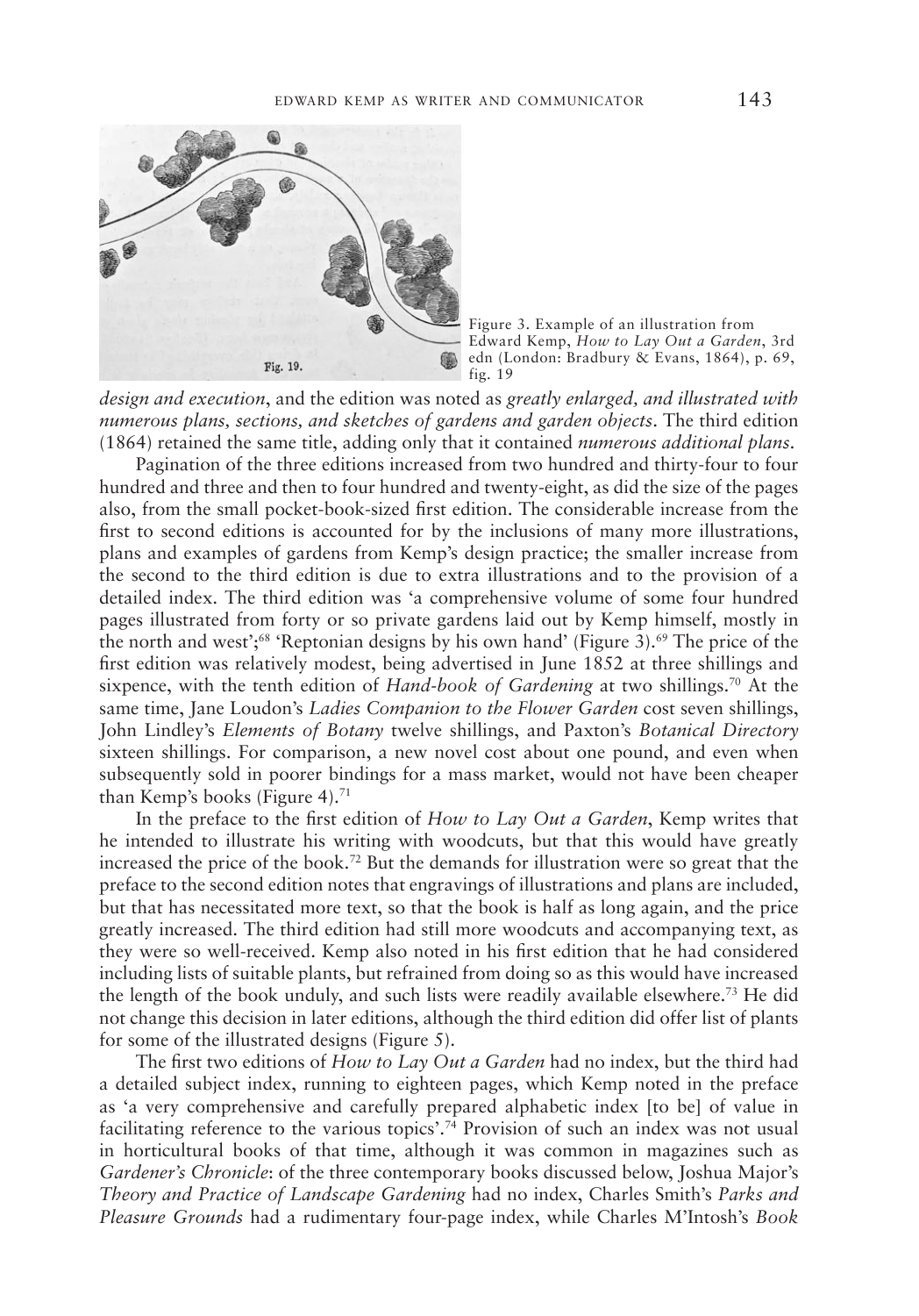

figure 4. example of a scaled plan; from edward kemp, *How to Lay Out a Garden*, 3rd edn (London: Bradbury & Evans, 1864), p. 351

*of the Garden* had a detailed twenty-one-page index. its inclusion in the third edition, whether it was Kemp or his publisher who decided on it, is an example of the increasingly sophisticated documentation practices in kemp's works. it was appreciated by a reviewer, who mentioned the 'capital index, which is of itself a great recommendation'.<sup>75</sup>

The structure of the book remained largely unchanged throughout the editions, with four distinct sections: preliminary considerations; what to avoid; what to attain; and practical directions. The first dealt with matters such as soil, aspect and views. The second addressed errors such as attempting too much, superfuous planting, cutting down too many trees, too great a mixture of styles, extreme formality and 'tricks for surprising people'. The third was divided into four chapters: general principles, such as simplicity and convenience; general objects, such as fower borders, undergrowth and walks; particular objects, such as trees and hedgerows; and special departments, such as rock-gardens, rose gardens, seaside gardens and suburban gardens. the fourth dealt with practical issues such as drainage and planting. for the most part, the changes over the editions were largely the addition of extra materials and examples, though his views had to an extent changed by the third edition,<sup>76</sup> which featured material derived from his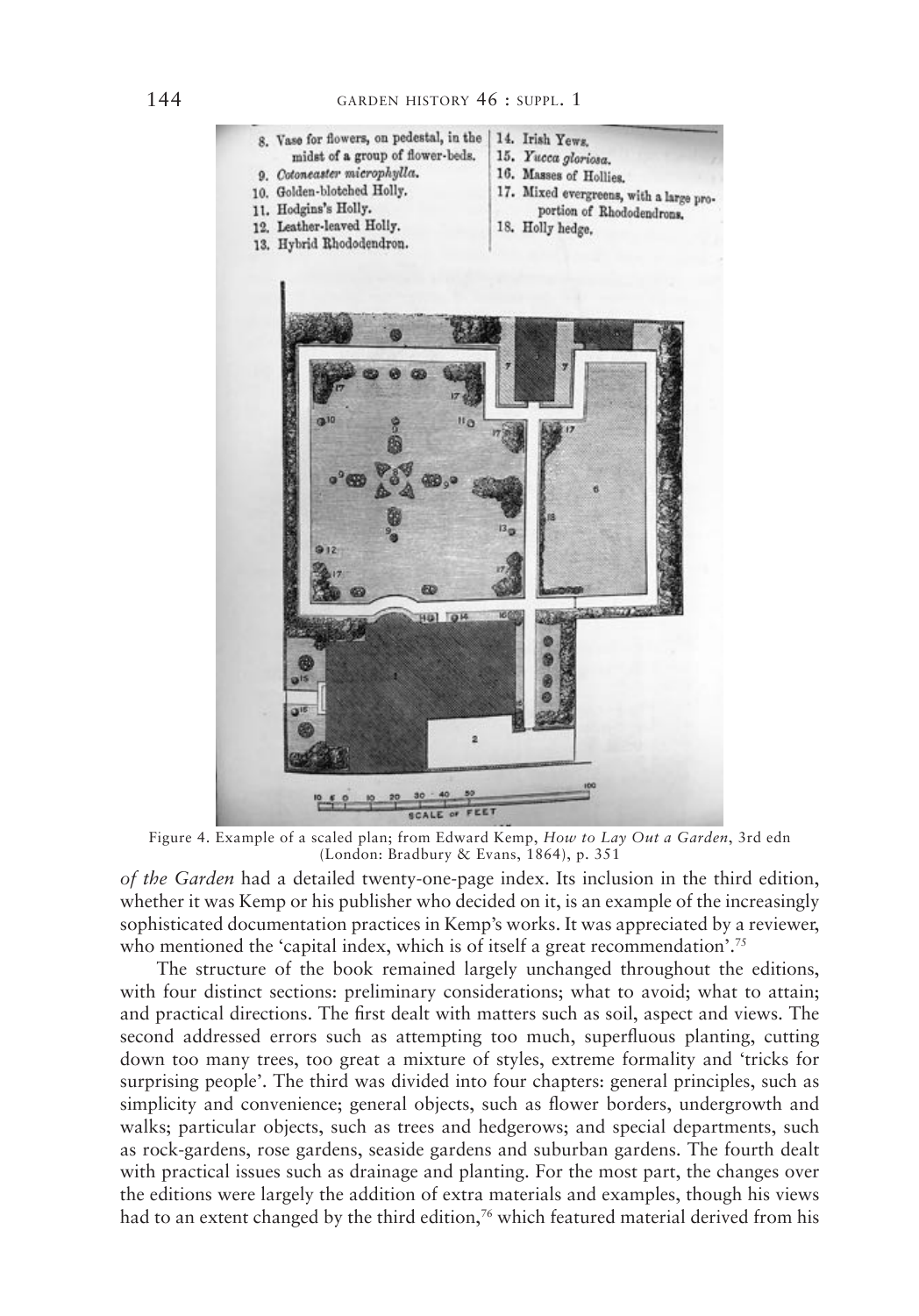|                                                                                                                                                                                                                                                                                                                                                                                                                                                                                                                                                                                                                                                                                                                                                                                                                                                                                                                                                            | INDEX.                                                                                                                                                                                                                                                                                                                                                                                                                                                                                                                                                                                                                                                                                                                                                                                                                                                                                                                                                                                                                     | 421 |
|------------------------------------------------------------------------------------------------------------------------------------------------------------------------------------------------------------------------------------------------------------------------------------------------------------------------------------------------------------------------------------------------------------------------------------------------------------------------------------------------------------------------------------------------------------------------------------------------------------------------------------------------------------------------------------------------------------------------------------------------------------------------------------------------------------------------------------------------------------------------------------------------------------------------------------------------------------|----------------------------------------------------------------------------------------------------------------------------------------------------------------------------------------------------------------------------------------------------------------------------------------------------------------------------------------------------------------------------------------------------------------------------------------------------------------------------------------------------------------------------------------------------------------------------------------------------------------------------------------------------------------------------------------------------------------------------------------------------------------------------------------------------------------------------------------------------------------------------------------------------------------------------------------------------------------------------------------------------------------------------|-----|
| Outlines of garden buildings should be<br>particularly bold and varied, 175<br>Outlying scenery of a place to be carefully<br>dealt with, 55<br>Outside slip to a kitchen garden, for coarser<br>vegetables, 326<br>Overflows to lakes, provision for, 293<br>Oxley, grounds of Mr. William, at Under-<br>scar, near Keswick, 240, 371<br>Oxley, groups of flower-beds for Mr. Wil-<br>liam, at Aigburth, 247                                                                                                                                                                                                                                                                                                                                                                                                                                                                                                                                              | Pipe drains, 377<br>Pitching or paving necessary for the mar-<br>gins of large pieces of water, 288;<br>mode of doing this illustrated, 298<br>Pits and frames for flowering plants,<br>cucumbers, &c., 320<br>Plainness, when excessive, objectionable in<br>gardens, 40<br>Plan, of a place in outline, 23; importance<br>of working from a definite, 131<br>Plane trees peculiarly suitable for town<br>gardens, 406                                                                                                                                                                                                                                                                                                                                                                                                                                                                                                                                                                                                    |     |
| PADDOCK, how to arrange it as a small<br>park, 228<br>Paling, of split oak, one of the best kinds<br>of close fences, 153<br>Parallel lines necessary in the neighbour-<br>hood of a house, 92<br>Parallelogram, a good shape for a kitchen<br>garden, 326<br>Park Place, Frodsham, plan and descrip-<br>tion of, 360<br>Parks, treatment of, 228<br>Parks, public, desirableness of a residence<br>on the margin of, 6<br>Parterres of coloured stone, positions in<br>which they would be admissible, 272<br>Peach, double-flowered, 171<br>Peach-houses, 319, 320, 323<br>Pear trees, in orchard-houses, 320; on es-<br>palier fences, and as pyramids in<br>kitchen gardens, 326; in orchards, as<br>standards, 336<br>Peat for American plants, 391<br>Pebbly gravel never binds properly, 382<br>Peculiarities of a place to be considered,<br>and its treatment adapted to them, 43<br>Pellitory, on ruins, contributes to pictu-<br>resqueness, 82 | Plantations, ugliness and inutility of<br>narrow, 34, 161; their effect on the<br>summits and slopes of hills, 165; the<br>best means of yielding shelter, 14,<br>134; those in hollows misplaced, 80<br>Plant-houses, general arrangement and<br>construction of, 313; plan for a large<br>group of, 318<br>Planting, immediately around a house, any<br>excess of it to be avoided, 32; for<br>immediate effect, 391; for ultimate<br>results, 393; time and manner of, 393<br>Plants, selection of, and modes of obtaining<br>them, 397; suited for particular locali-<br>ties, 404<br>Plaster figures, 78<br>Platform, necessity for having a good, for<br>a house to stand on, 16<br>Pleasure grounds, mode of separating them<br>from kitchen garden by a wall, 23, 47<br>Plum trees, in kitchen gardens, 326; in<br>orchard houses, 320; in orchards, 336<br>Poas, for a lawn, 402<br>Poetical associations contribute to beauty,<br>Points of view in a place, the windows of<br>the house should be the chief, 74 |     |

figure 5. part of the index from edward kemp, *How to Lay Out a Garden*, 3rd edn (london: Bradbury & Evans,  $1864$ ), p. 421 (detail)

refections on biddulph grange, and on attaining congruence of disparate parts.

it may be said that *How to Lay Out a Garden* succeeded loudon's *Suburban Gardener and Villa Companion* as the most prominent horticultural book of its time, in the same way that his mentor paxton's *Gardener's Chronicle* succeeded loudon's *Gardener's Magazine* as the most infuential periodical and was 'a highly successful book […] perhaps the most representative of all Victorian books on garden design'.77 it became an important infuence on the high Victorian mixed style, which kemp termed the 'gardenesque', and which tom turner notes as 'a variety of features and types of gardens, assembled like works of art in a gallery, or books in a library'.78 in a popular BBC book, Jane Owen and Diarmuid Gavin write that the Victorian:

> eclectic mixture of styles became known as 'gardenesque' thanks to Edward Kemp's book *How to lay out a small garden* which appeared in 1850. The term had been first used by loudon in 1832 to describe a garden in which each plant was singly to display its full potential. in kemp's book, however, the expression was applied to garden layout, rather than to the nature of the planting, referring to a mixture of styles without any unifying themes, and it was Kemp's use of the word that caught on.<sup>79</sup>

elliott had suggested previously that kemp simply ignored the earlier popular meaning of gardeneque, as loudon had used it, and his usage was adopted by others, including M'Intosh and Shirley Hibberd.<sup>80</sup> Elliott somewhat laments that Robert Thompson's more precise term 'free symmetrical' was not adopted instead, but one has to say that kemp's purloining of a popular term was effective in disseminating his views. Kemp followed Loudon, and Repton before him, in recognizing three principal kinds of style in landscape gardening: the geometrical, the 'mixed, middle or irregular style', and the picturesque; he chose the mixed style as most appropriate for the kind of landscapes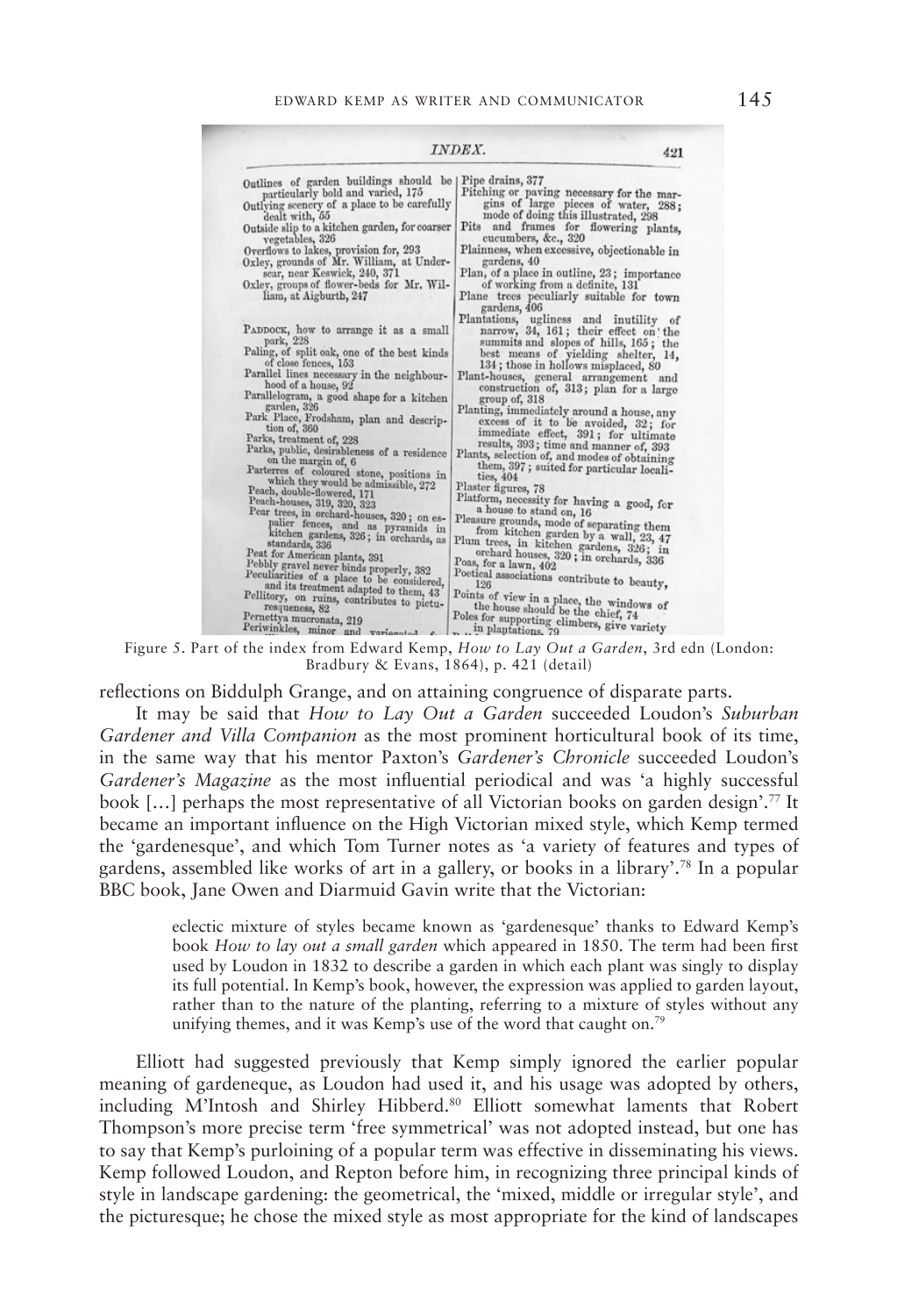he designed and outlined his approach at increasing length in the three editions.<sup>81</sup> This style 'spread all over the suburbs of England, perhaps as a results of Edward Kemp's book getting into the hands of what he called "the multitude"'.<sup>82</sup> George Plumptre notes that popularity of the book confrmed the extent to which gardening was becoming increasingly popular among the middle-class.<sup>83</sup>

kemp believed, and emphasized through the book, that the garden is for 'comfort and convenience and luxury, and use' and not, as others like smith considered, for education and instruction.84 however, he was quick to praise the geological museum within the gardens of biddulph grange as 'at once the most simple and complete lesson in practical geology that could be imagined'.85 other unchanging principles throughout the editions were: that a garden is a work of art, not an imitation of nature; that although there may be principles to be set out, there is no prescription as to how a garden should be; that styles should not be mixed within the garden, but there should be a clear demarcation between formality near the house, and naturalness further away; that inauthenticity should be avoided, such as the use of coloured gravels in a fower garden; and that it is best to be modest, rather than attempting too much.

kemp's book, in its frst edition, was one of a number of british publications of the 1850s that espoused and extended loudon's ideas:86 indeed, kemp himself identifed it as a development of some of the ideas in Loudon's writings on suburban gardening.<sup>87</sup> In the United States, the three editions (1841, 1844, 1849) of Andrew Jackson Downing's *Treatise on the Theory and Practice of Landscape Gardening, Adapted to North America* played a comparable role.<sup>88</sup> Reviewing and comparing some of the British texts, Elliott concluded that 'of all these writers [of the mid-Victorian period] only edward kemp had a decisive influence on gardening style<sup>',89</sup> Space does not permit a detailed and systematic comparison of these works, but some remarks can be made.

these publications were initiated by an extensive series of articles in the *Gardener's Chronicle* by John Lindley in 1847–48, which developed his influential perspective on the history and theory of landscape gardening.<sup>90</sup> There followed three roughly equivalent and contemporary books. smith, in his *Parks and Pleasure Grounds* (1852), largely developed loudon's ideas of the gardenesque, though his conception of the public park is very close to that of kemp.91 smith, like kemp, advocated the fundamental principle that different styles within the garden should not be mixed; in a private garden, there should be formality near the house, and a more natural treatment further away. Unlike Kemp, smith wanted to include instruction as well as pleasure in public parks, as was often a concern for Victorian designers and theorists, and would have planted an arboretum or collection of useful hardy plants for that purpose.92 major's *The Theory and Practice of Landscape Gardening* (1852) espoused Loudon's modifications of Repton, again using Loudon's conception of the gardenesque, and Paxton's modifications of Loudon.<sup>93</sup> Finally, there is M'Intosh's *The Book of the Garden* (1853) that Elliott regards as 'one of the more successful horticultural textbooks'.<sup>94</sup> Turner identifies Kemp and M'Intosh as the two writers who succeeded Loudon as popular authors on garden design.<sup>95</sup> We might conclude, on the basis of contemporary critiques noted below, that kemp's writing has a particular infuence because of its balance of aesthetic and practical considerations, and also because of its focus on the needs of one particular audience: owners of, by the standards of the time, small gardens.

# 'a safe and useful guide'

for reasons of space, it is not possible to enumerate all the responses to, and comments on, *How to Lay Out a Garden*. Nor is it feasible to provide a formal analysis in terms of reception theory.<sup>96</sup> Rather, a sample of responses to the work will be presented, from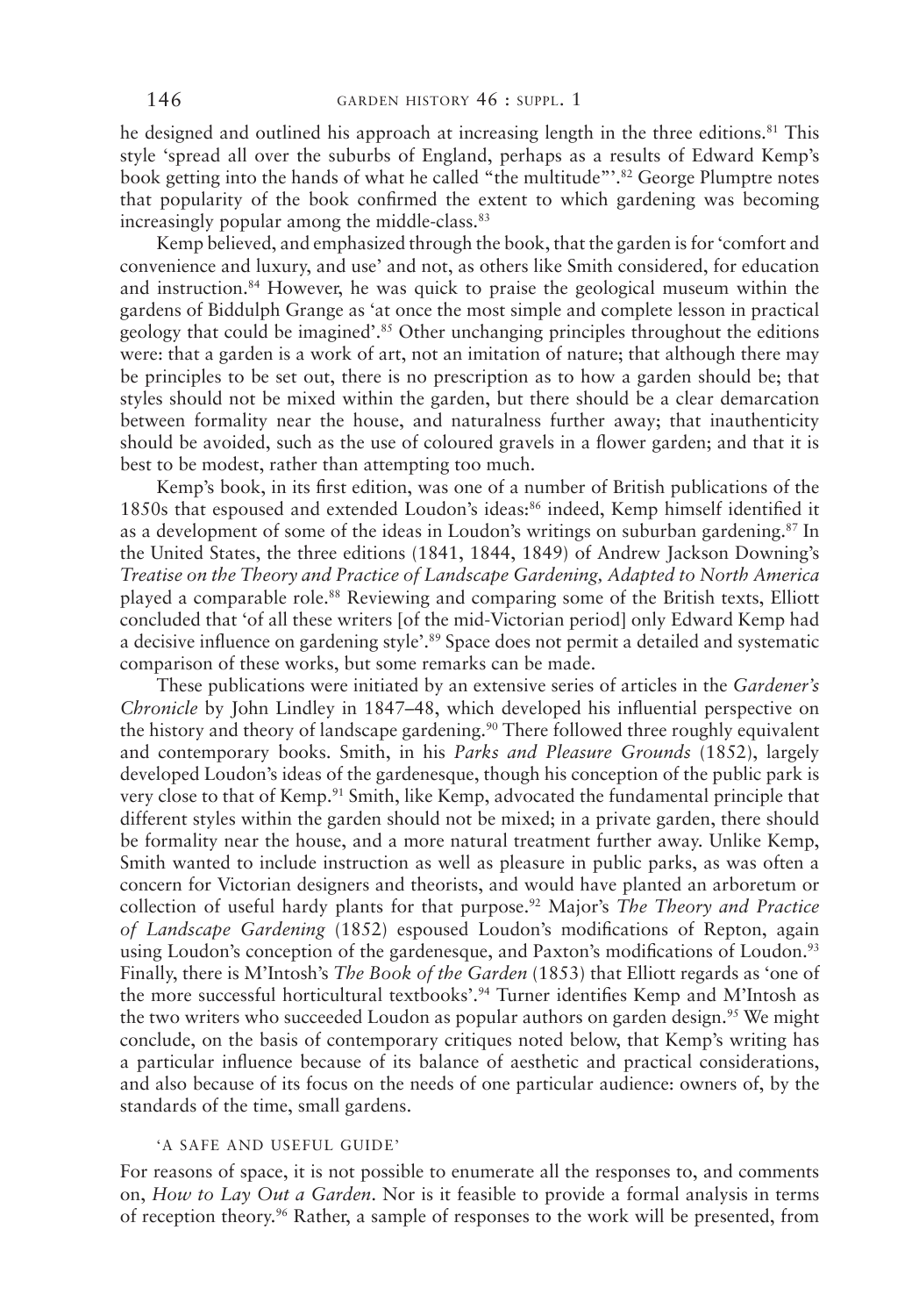immediate reception of the frst edition to the present day, as an illustration of how response varied over time, and was inevitable infuenced by conceptions, and misconceptions, of kemp's mid-Victorian context.

The influence was immediate. Writing of Kemp's essays on Biddulph Grange in 1856 and 1865, elliott remarks that he 'was by this time the acclaimed author of *How to Lay Out a Small Garden*, and his words had weight'.<sup>97</sup> Reviewers of each edition were enthusiastic. a reviewer of the frst edition praised it for being practical, saying how work should be done, as well as how effects might be produced, describing it as 'a well-timed and excellent little work' and 'a safe and useful guide'.<sup>98</sup> The third edition was described as 'indispensable' and the reviewer doubted if 'there is [another book] that contains so much useful information and practical details […] as are to found in this unpretending volume'.<sup>99</sup> The book was quickly referred to in other publications, M'Intosh quoting it extensively and approvingly on rockwork in his 1853 book.<sup>100</sup>

In reply to 'A Subscriber', who asked for advice on books on landscape gardening and horticultural chemistry, available relatively cheaply, *The Gardener* (march 1870) responded that kemp's book, together with *How Crops Grow*, 'are likely to suit you, although, like most works of this character, they are rather high in price'.101 kemp's book, they said, would cost about ffteen shillings, a considerable increase over the price of the, admittedly much smaller, frst edition noted above.102 while the impact of the book was greatest in Britain and the United States, it was noted worldwide: the second and third editions of kemp's book were also widely available in australia and helped kemp's version of the gardenesque to be become established there.<sup>103</sup>

In a list of thirty-eight 'good and useful gardening books' suggested in 1896 as the basis for a garden library by frederick william burbidge, the curator of trinity college Garden in Dublin, the third edition of *How to Lay Out a Garden* appears among those recommended as 'general works of reference'.104 elliott notes that burbidge did not suggest milner's more recent *Art and Practice of Landscape Gardening*, 'testimony to the value of kemp's work as practical manual'.105 mawson, in his *Art and Craft of Garden Making* of 1900, wrote that kemp, by his writings and works, did much to heal a perceived breach between architects and garden designers, drawing attention to this as a main infuence of *How to Lay Out a Garden*, which he described as 'a most excellent book', and quoting kemp's opinion that the two professions should always work in unity from the start of a commission.<sup>106</sup> Dean Hole, though he dedicated his *Our Gardens* (1901) to William Robinson and appeared to espouse a Robinsonian approach to garden design, nonetheless recommended kemp, along with loudon's *Encyclopaedia* and paxton's *Botanical Dictionary*, as the more useful books of an earlier generation and quoted Kemp on the need to harmonize the disparate parts of the garden into a whole.<sup>107</sup>

as with much of Victorian attitudes and culture, kemp's writings passed into something of a shade in later decades, though he was not entirely forgotten. Harry Roberts's little book on *English Gardens*, one of an extensive series published during the second world war (1939–45) to extol the virtues of all things british, noted kemp as the author of 'another popular handbook' in the tradition of loudon, showing 'the interpretation being given to the term "landscape gardening" by practical men, and accepted by an increasing section of the public'.108 indeed, he quoted from kemp more fully than from any other author other than loudon, particularly on privacy and seclusion, and on the need to avoid of extremes. Geoffrey Taylor, writing in the early 1950s, noted kemp's books simply as giving 'detailed instructions' on garden layout, exemplifying this by quoting his advice on the pinetum.<sup>109</sup>

many recent writers on garden history and garden design in the latter part of the twentieth century simply ignored Kemp. Others have not taken his writing very seriously,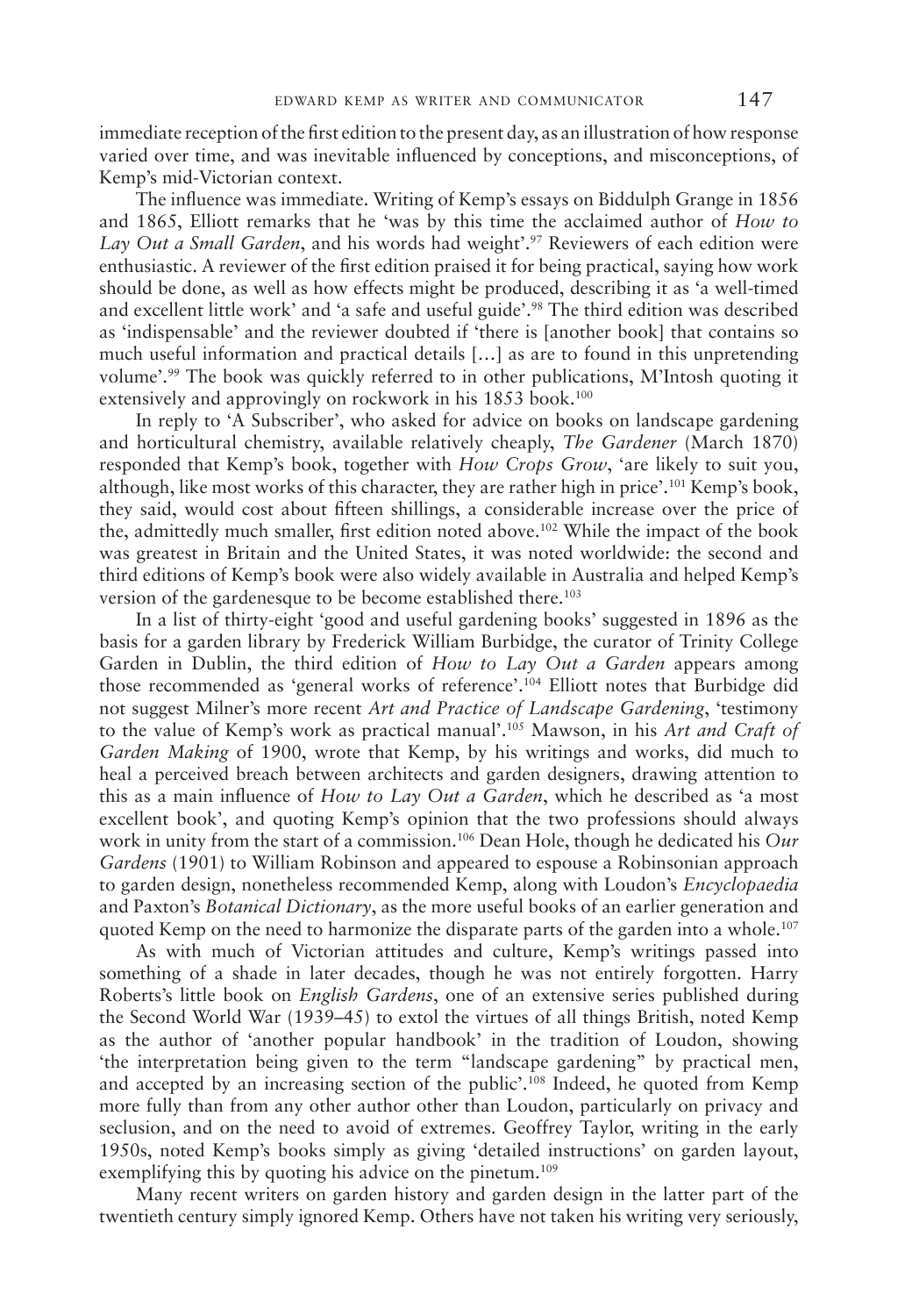particularly in his advice for private gardens. Laurence Fleming and Alan Gore show this particularly strongly:

> he seems to have been a modest man, with excellent intentions, and it is sad to think that his gardens, if one is to judge from the plans he offers, must have been unsatisfactory to look at in almost every way [...] one may wonder what the gardens of Edward Kemp actually looked like. in general, they had a solemnity which can be accepted, on the one hand, as seriousness of a very high order, or, on the other hand, as evidence of a total lack of humour […] a recipe for total gloom, but it seems to have been acceptable to a generation that took mourning very seriously.110

Rather remarkably, they suggest that Kemp owes nothing to Paxton, a strange contrast to the more general view that kemp, with milner and gibson, may have adapted paxton's style, but were generally reliant on it as the basis of their practice, and – in kemp's case – his writings.111 however, they make a fairer judgement in saying of kemp that 'his style was so entirely typical of what we now think of as a Victorian garden that it is tempting to think of him as its sole source'.<sup>112</sup> That we think so must in large part be due to the infuence of his books.

other, more recent writers, as though at a loss as to how to deal with kemp, have chosen to focus on certain, somewhat idiosyncratically chosen, aspects. Thus, Anthea Taigel and Tom Williamson imply that he was somewhat snobbish, taking his criticism of 'cockney gardens' as typical of writers of the period.113 bisgrove, quoting from the second edition, suggested that kemp gave only limited practical advice as to how to achieve the desired effect, and focuses on his advice on choosing a middle course between attainment of originality and avoidance of eccentricity.114 fleming and gore also focus on his advice on what to avoid.<sup>115</sup> David Stuart, though acknowledging that Kemp's was 'a popular work [which] went through many editions and clearly flled a great need', describes the book as 'deeply unimaginative', though his only specifc criticism of kemp criticizes 'in a very superior way' the 'mere cockneyisms' of some rockeries.116

In recent years, a more balanced approach has emerged, starting with Elliott's infuential reassessment in his *Victorian Gardens* (1986), and kemp began to be recommended to 'the multitude' again.<sup>117</sup> Ethne Clarke used a quotation from Kemp, on the appropriate use of artistic effects in the vicinity of the house, to introduce her book on the making of the hidcote garden.118 elizabeth banks similarly invoked kemp in her book on the creation of period-style gardens, particularly in respect of rock gardens, and the use of sculpture.<sup>119</sup> Roy Strong in a popular book of designs for small gardens refecting various periods of garden design referred to kemp for his plan of a rose garden to exemplify the mid-Victorian period.<sup>120</sup> That Kemp is coming back into fashion again is perhaps a further illustration of Elliott's contention that all novel gardening styles owe their origins to the past. $121$ 

# 'THIS CAPRICIOUS CRITIC'

kemp contributed notes on the gardens of london to a general london guidebook, *London and its Vicinity Exhibited in 1851*, edited and published by John weale of high Holborn, London.<sup>122</sup> A revised version of an existing guide, produced for visitors to the Great Exhibition, this was one of the first mass-market guides to London.<sup>123</sup> These notes were expanded to a full publication, *The Parks, Gardens, etc. of London and its Suburbs, described and illustrated for the guidance of strangers*, published by weale also in 1851.124 kemp's claim in the preface of 'no other book of the kind here attempted yet being in existence' suggests that he was the frst to present a comprehensive guide to the gardens of london, if not of any city. after a general description of the topography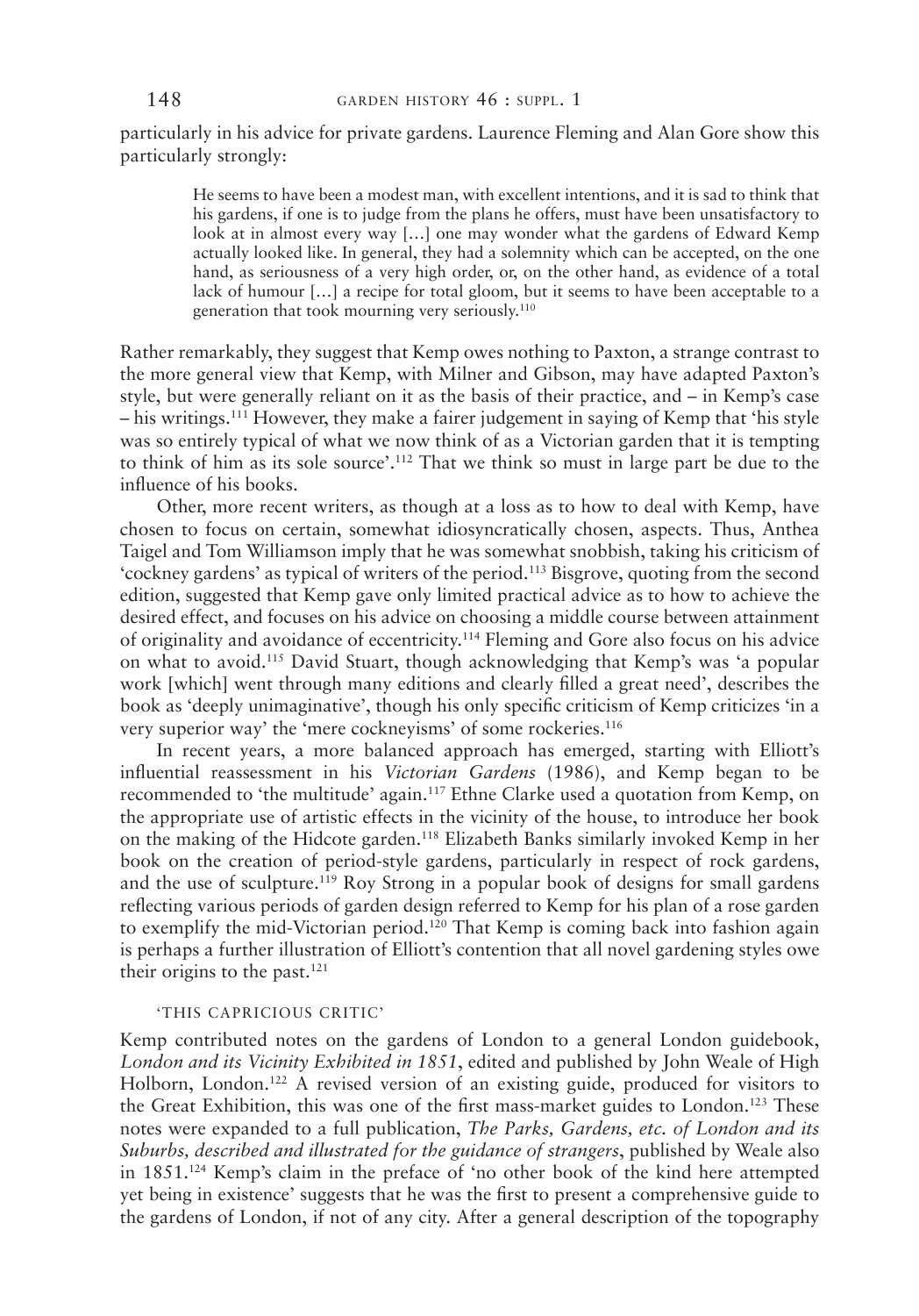and fora of the london region, eighty-one sites are examined: twenty public parks, nine public gardens, thirty-one private gardens and twenty-one nurseries. a generous defnition of london's suburbs is taken, as sites in bagshot, Virginia water, windsor and Woking are included. The descriptions are concise, most places getting fewer than two pages, although the likes of kew and windsor are given considerably more; there are very few illustrations (figure 6).

kemp's treatment, generally positive and characteristic of the calm and measured style that he was developing, avoided both the obsequiousness and the vitriol found in some writing of the period. He liked the finish and neatness of Regent's Park and Marnock's design of the Botanic Gardens within it, the trees of Greenwich Park and clapham common, the fowers of temple gardens, and the park scenery of windsor. he was at times critical, but reasonably so. he did not like the formal surrounds of the palm house at kew and regretted the impoverished appearance of the chelsea physic garden. he was most severely critical of Victoria park, where 'everything about the execution of the work has been done in the worst possible manner', but was confdent that the newly appointed John Gibson would put things right.<sup>125</sup>

this pioneering guide was soon followed by others, for example, alexander mckenzie's *The Parks, Open Spaces and Thoroughfares of London* (1869), which was notable for its severe criticism of Hyde Park, and which was still being quoted decades later.<sup>126</sup> Alicia Amherst in *London Parks and Gardens* (1907) takes up his criticism of Victoria Park:

> The first laying out of the Park does not seem to have been altogether satisfactory. A writer in 1851 criticises it very severely. The roads and paths, he says, were so badly laid as to require almost reconstruction. The 'banks of the lake must be reduced to something like shape to resist the wash of the water' and the modelling of the plantations will be



Figure 6. 'Entrance gates to kew gardens', one of the few images in Edward Kemp, The *Parks, Gardens, etc. of London and its Suburbs* (london: weale, 1851) (detail)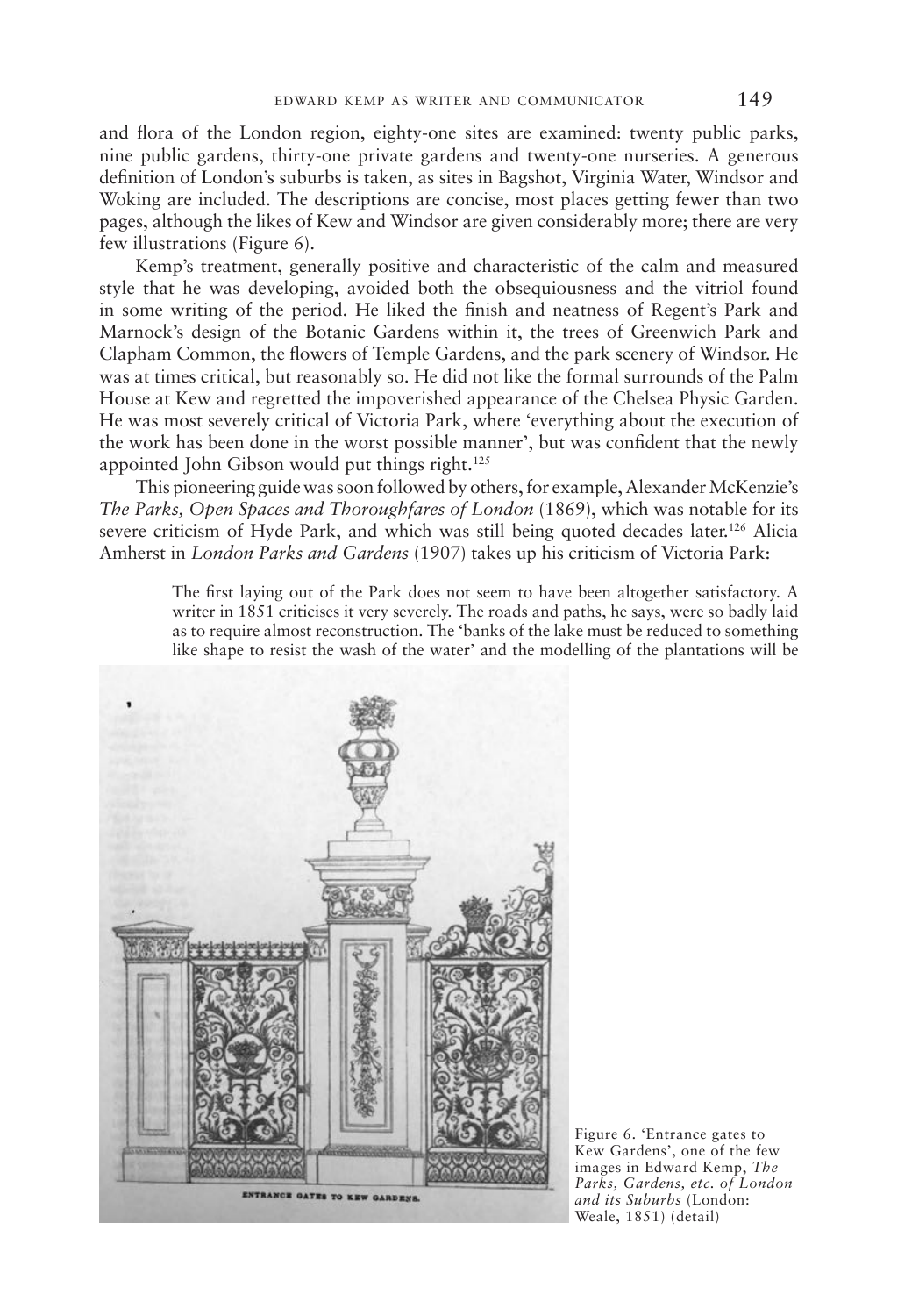'a work of time'. Just then Mr. Gibson assumed the charge of the Park, and even this capricious critic seems to have been well satisfed that the had 'begun in real earnest' to carry out the necessary improvements.<sup>127</sup>

This is (mis)quoting Kemp, and it seems a little hard to call him capricious.

The second of Kemp's influential critiques relates to a specific garden, Biddulph Grange. Kemp publicized and critiqued the gardens newly laid out by E. W. Cooke for the owner, James bateman, in a series of articles with plans and drawings in *Gardener's Chronicle* in 1856 and 1862.<sup>128</sup> Subsequently, using a publishing tactic now common but then rather innovative, kemp's publishers produced an abridged version of these articles in a twenty-six-page pamphlet.<sup>129</sup> His analysis of Biddulph, which affected his later works, and markedly changed the content and structure of the third edition of his book, have been analysed in detail by elliott and related to the restored biddulph gardens.<sup>130</sup> As well as commenting on many individual elements, Kemp was particularly impressed by, and devoted much of his writings on, biddulph to the combination of parts: the ways in which diverse areas of the multifaceted gardens were linked and integrated, and in which a garden and the buildings within it could form a harmonious whole. here in particular, kemp is showing an ability to use the hermeneutic circle, moving from the general to the specifc and back again, an attractive way of conveying his ideas to his audience.

# 'his most enduring memorial'

Kemp seems to have been a considered and thoughtful author. He produced less than his inspirer loudon and his mentor paxton, but he carefully crafted his content for discrete audiences. specifc and practical advice for both professionals and amateurs, and for amateurs appeared in the *Hand-book*; a blend of theory and practice illustrated by examples of his own designs in *How to Lay Out a Garden*; and critiques of designs and practices other than his own in the biddulph and london works. he does not deal with issues of professional practice as a designer in the books.<sup>131</sup> This careful tailoring of content to audience in different forms of publication has a rather modern feel and is not evident in much gardening literature of the period. how this related to his design practice, and how much it was infuenced by his relations with his publishers, are intriguing questions beyond the scope of this article. kemp was also balanced and generous in his writings and did not attack other designers in a way not uncommon in books of the time.

Despite the popularity of his works, Kemp was certainly not a celebrity figure like paxton, nor even as well-known personally as other gardening writers of his time. Amherst does not name him in quoting his views on Victoria Park; he is just 'a writer' and a 'capricious critic'. waugh commented how little was known of his life, even just two decades after his death.<sup>132</sup> No photograph or life-like image of him exists, and none is known to have been made; again, a contrast with his contemporaries. if, as waugh says, his books are his memorial, we may suspect he would have wished it that way. in his synergistic linking of research and practice, and his development of an effective and infuential style of communication, including some original forms of publication, and making best use of the developing technologies of his time, kemp appears a, perhaps surprisingly, modern figure. He was, no doubt, fortunate in having Paxton as his mentor, and through him in having particularly forward-looking publishers. but we may well regard kemp in his own right as a signifcant fgure in the dissemination of nineteenthcentury horticultural knowledge, and hence a participant in the development of our information society.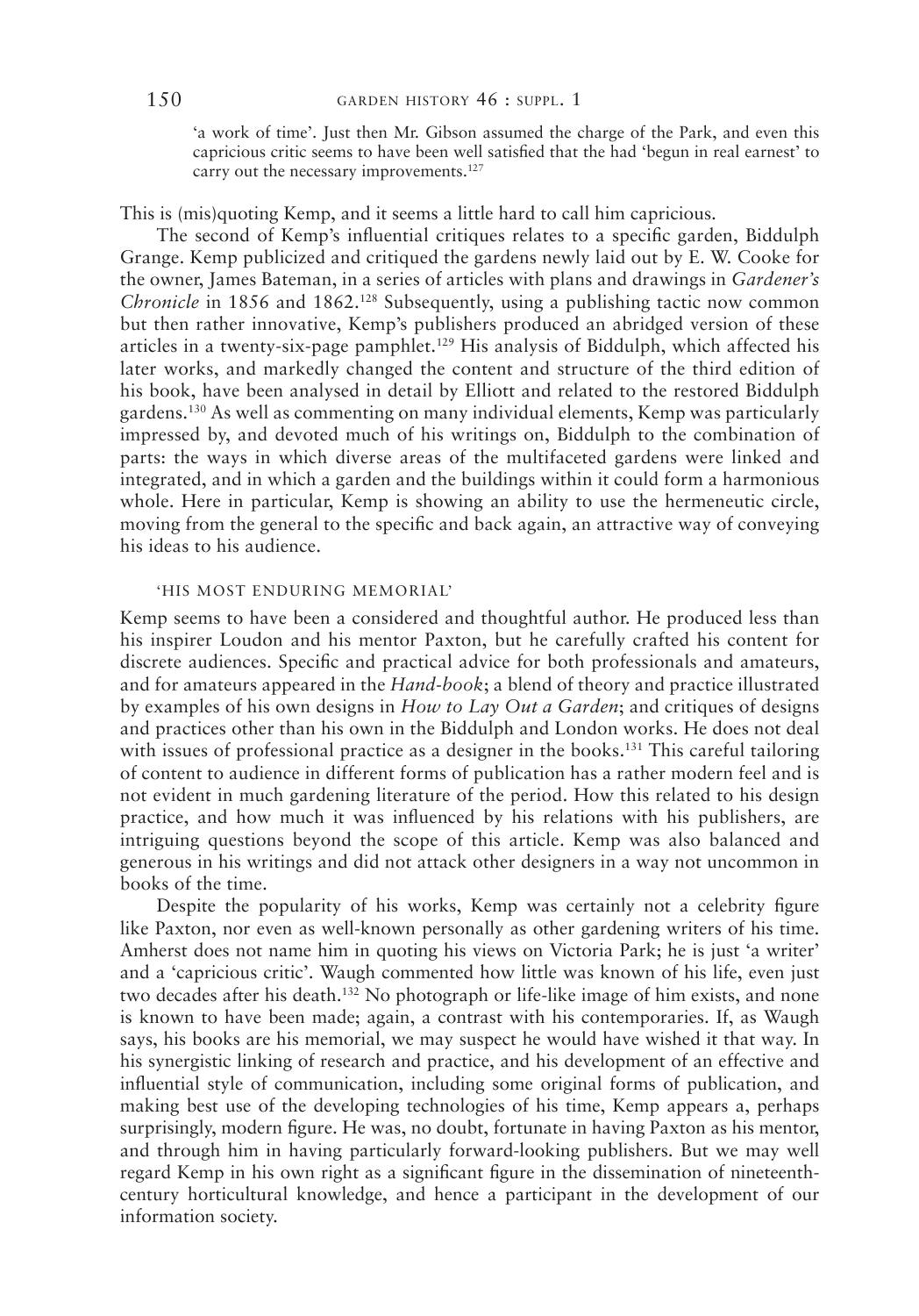#### acknowledgements

The author is grateful to Elizabeth Davey, Robert Lee and Jan Woudstra for generous and wise advice. Access to materials was provided by the libraries of City, University of London, and of University College London, the British Library, the Lindley Library of the Royal Horticultural Society, and the Chatsworth Archives; particular thanks to Tom Pink at the Lindley Library and to Aidan Haley at Chatsworth. Recognition is due also to all the librarians and archivists whose unsung efforts in the digitization of the nineteenthcentury record have made so much material more readily accessible.

#### **REFERENCES**

<sup>1</sup> Edward Kemp, *How to Lay Out a Small Garden: Intended as a Guide to Amateurs in Choosing, Forming, or Improving a Place, from a Quarter of an Acre to Thirty acres in Extent, with reference to both design and execution* (London: Bradbury & Evans, 1850), p. iii.

<sup>2</sup> Anon., 'The exhibition of all nations: grand banquet at the mansion house', *The Times* (22 march 1850), p. 5.

<sup>3</sup> aileen fyfe, *Steam-Powered Knowledge: William Chambers and the Business of*  Publishing 1820-1860 (Chicago: University of chicago press, 2012).

<sup>4</sup> george f. chadwick, *The Works of Sir Joseph Paxton* (London: Architectural Press, 1961); kate colquhoun, *A Thing in Disguise: The Visionary Life of Joseph Paxton* (london: Fourth Estate, 2003).

<sup>5</sup> Richard D. Altick, *Victorian People and Ideas* (London: J. M. Dent, 1973); Chris Cook, *The Longman Companion to Britain in the Nineteenth Century 1815–1914* (london: longman, 1990), pp. 133–5; fyfe, *Steam-Powered Knowledge*; simon heffer, *High Minds: The Victorians and the Birth of Modern*  Britain (London: Random House, 2013).

<sup>6</sup> martin hewitt, *The Dawn of the Cheap Press in Victorian Britain: The End of the 'Taxes on Knowledge', 1849–1869* (london: bloomsbury, 2013).

<sup>7</sup> heffer, *High Minds.*

<sup>8</sup> melanie simo, *Loudon and the Landscape:*  From Country Seat to Metropolis (New Haven and London: Yale University Press, 1988), p. 295.

<sup>9</sup> cook, *Longman Companion to Britain*,

<sup>10</sup> Kemp, *How to Lay Out a Garden*, p. viii. <sup>11</sup> fyfe, *Steam-Powered Knowledge*; Jerry wells, *London in the Nineteenth Century*

(london: Jonathan cape, 2007). <sup>12</sup> Jane E. Chadwick, 'Bradbury & Evans: an inky tale' (2016) (available at: http://www. aninkytale.co.uk) (accessed on 2 April 2018); fyfe, *Steam-Powered Knowledge*.

<sup>13</sup> colquhoun, *A Thing in Disguise*, p. 57.

<sup>14</sup> Chris Mayes and Jenifer White, 'How to lay out a garden: the legacy of Edward kemp (1817–1891)', heritage calling blog post (22 august 2017) (available at: https:// heritagecalling.com/2017/08/22/how-tolay-out-a-garden-the-legacy-of-edwardkemp-1817-1891) (accessed on 9 march 2018). <sup>15</sup> Charles Dickens, *Bleak House* (London:

bradbury & evans, 1852). 16 frank webster, *Theories of the Information Society*, 4th edn (london: Routledge, 2014).

<sup>17</sup> for example, george f. chadwick, *The Park and the Town: Public Landscape in the*  19th and 20th Centuries (London: Architectural press, 1966); hazel conway, *People's Parks: The Design and Development of Victorian Parks in Britain* (cambridge: cambridge University Press, 1991); Elizabeth Davey, "A complete and constant superintendence": the Cheshire parks and gardens of Edward Kemp (1817–1891)', *Cheshire History*, 50 (2010–11), pp. 71–99; brent elliott, *Victorian Gardens* (london: batsford, 1986); mayes and white, 'how to lay out a garden'; Janet waymark, 'kemp, edward (1817–91)', *Oxford Dictionary of National Biography* (2009) (available at: https://doi.org/10.1093/ref:odnb/96724) (accessed on 2 April 2018).

<sup>18</sup> 'The late Mr. Edward Kemp', *Birkenhead News and Wirral General Advertiser* (march 1891).

<sup>19</sup> Edward Kemp, *Landscape Gardening*: *How to Lay Out a Garden: edited, revised and adapted to North America by F. A. Waugh* (new York: J. wiley & sons, 1911), p. xvii. 20 colquhoun, *A Thing in Disguise*, pp. 24,

28, 44, 46.

21 John kenworthy-browne, 'paxton, sir Joseph (1803–1865)', *Oxford Dictionary of National Biography* (2004) (available at: https://doi.org/10.1093/ref:odnb/21634) (accessed on 2 april 2018).

<sup>22</sup> caroline ikin, *The Victorian Gardener* (oxford: shire, 2014), p. 20.

<sup>23</sup> simo, *Loudon and the Landscape.*

<sup>24</sup> colquhoun, *A Thing in Disguise*, p. 24.

<sup>25</sup> altick, *Victorian People and Ideas*; Colleen Morris, 'The diffusion of useful knowledge; John claudius loudon and his influence in the Australian colonies', Garden *History*, 32/1 (2004), pp. 101–23; simo, *Loudon and the Landscape*.

<sup>26</sup> chadwick, *Works of Sir Joseph Paxton*, p. 20.

27 Joseph paxton, 'familiar hints to young gardeners on mental improvement', *Magazine of Botany and Register of Flowering Plants*, 6 (1839), pp. 207–10.

<sup>28</sup> colquhoun, *A Thing in Disguise*,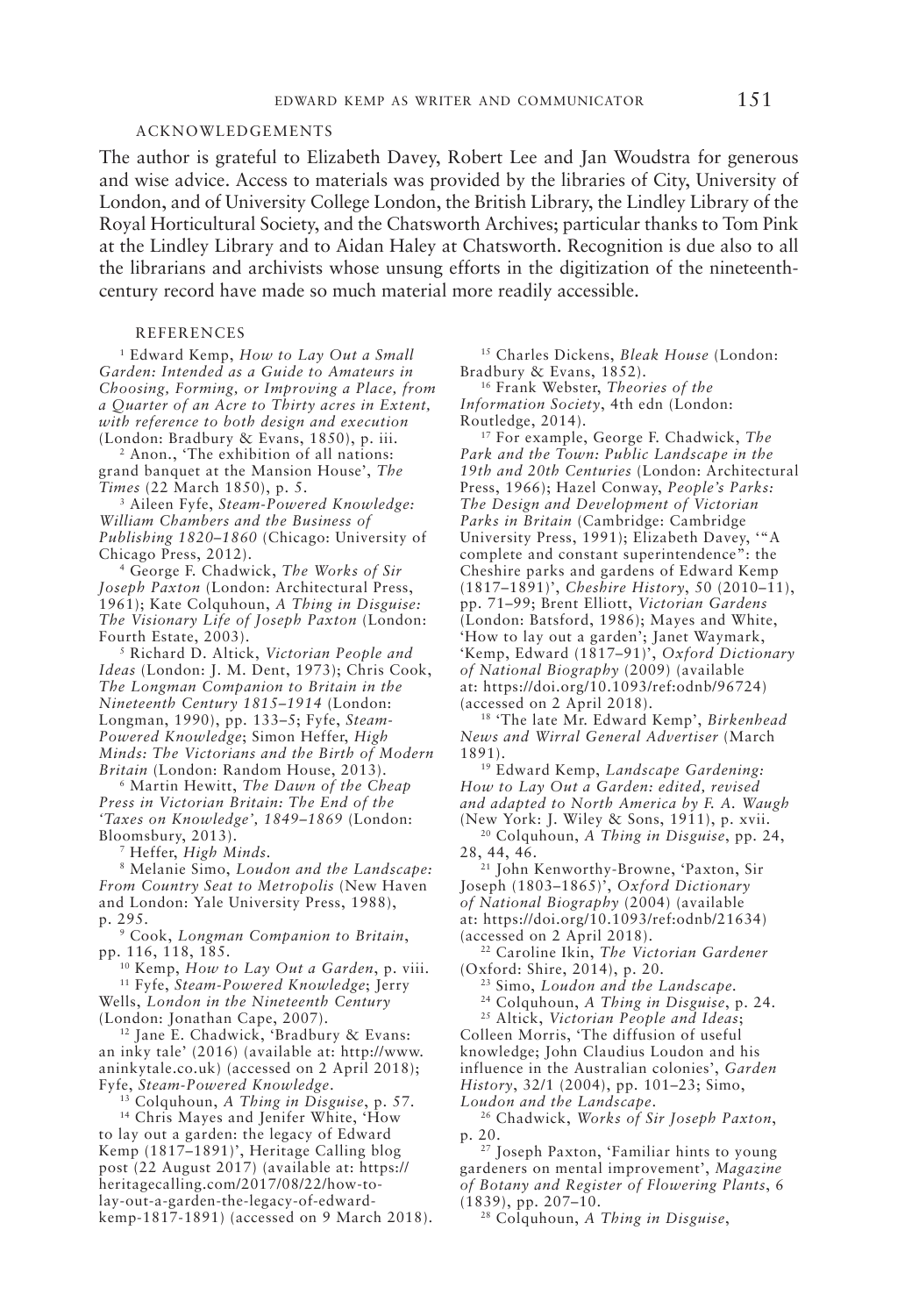pp. 80–1.

<sup>29</sup> Ibid. p. 38.

<sup>30</sup> Brent Elliott, 'The garden library at chiswick', *Occasional Papers from the RHS Lindley Librar*y, 15 (2017), pp. 19–36*.*

<sup>31</sup> Ikin, *Victorian Gardener*, p. 24.

<sup>32</sup> simo, *Loudon and the Landscape*, pp. 272, 326.

<sup>33</sup> elliott, *Victorian Gardens*, pp. 11–13; anne wilkinson, *The Victorian Gardener* (stroud: sutton, 2006), pp. 33–52, 211–14; Joan Morgan and Alison Richards, *A Paradise* Out of a Common Field (London: Ebury, 1990), pp. 200-22; Ray G. C. Desmond, 'Victorian gardening magazines', *Garden History*, 5/3 (1977), pp. 47–66.

<sup>34</sup> Jan Woudstra, 'Robert Marnock and the creation of the sheffield botanical and horticultural gardens, 1834–40', *Garden History*, 35/1 (2007), pp. 2–36.

<sup>35</sup> conway, *People's Parks.*

<sup>36</sup> wilkinson, *Victorian Gardener*, p. 52.

<sup>37</sup> ibid., pp. 89–101; tom carter, *The Victorian Garden* (london: bell & hyman, 1984), pp. 161-66; Morgan and Richards, *Paradise Out of a Common Field*, pp. 200–22.

<sup>38</sup> wilkinson, *Victorian Gardener*, pp. 53– 65; Morgan and Richards, *Paradise Out of a Common Field*, pp. 200–22.

<sup>39</sup> colquhoun, *A Thing in Disguise*, pp. 16–19.

<sup>40</sup> ibid., p. 252.

<sup>41</sup> for example, chadwick, *Works of Sir Joseph Paxton*; elliott, *Victorian Gardens*; Morgan and Richards, *Paradise Out of a Common Field*; susan lasdun, *The English*  Park: Royal, Private and Public (London: Andre Deutsch, 1991); Conway, *People's Parks*; Anthea Taigel and Tom Williamson, *Know the Landscape: Parks and Gardens* (london: Batsford, 1993); Paul Rabbitts, *Great Parks*, Great Designers (Stroud: Amberley, 2017).

<sup>42</sup> Thomas H. Mawson, *The Art and Craft of* Garden Making (London: Batsford, 1900); see also Thomas H. Mawson, *The Life and Work of an English Landscape Architect* (london: batsford, 1927).

<sup>43</sup> Taigel and Williamson, *Know the Landscape*, p. 85.

<sup>44</sup> David Bawden, "An ever-expanding universe of information": Joseph paxton and his followers in the communications revolution', paper presented at 'paxton150: histories and futures of public parks' conference, Sheffield University, 11 September 2015 (available at: humanities commons, http://dx.doi.org/10.17613/m60920) (accessed on 30 march 2018).

<sup>45</sup> Alison Hodges, 'A Victorian gardener: edward milner (1819–1884)', *Garden History*, 5/3 (1977), pp. 67–77; brent elliott, 'milner, edward (1819–1884)', *Oxford Dictionary of National Biography* (2004) (available at: https://doi.org/10.1093/ref:odnb/37770) (accessed on 2 april 2018).

<sup>46</sup> henry ernest milner, *The Art and Practice* 

*of Landscape Gardening* (london: simkin,

Marshall, Hamilton, Kent & Co., 1890).

<sup>47</sup> elliott, *Victorian Gardens*, p. 172.

<sup>48</sup> richard bisgrove, *The National Trust Book of the English Garden* (london: Viking, 1990), p. 211.

<sup>49</sup> colquhoun, *A Thing in Disguise*, p. 68.

<sup>50</sup> Morgan and Richards, *Paradise Out of a Common Field*, p. 212.

<sup>51</sup> colquhoun, *A Thing in Disguise*, p. 120; rabbitts, *Great Parks, Great Designers*, p. 57.

<sup>52</sup> Davey, "A complete and constant superintendence"', p. 72.

<sup>53</sup> Letter from Edward Kemp to Joseph Paxton (25 July 1843), Chatsworth Archive,

p/155/1.

<sup>54</sup> Davey, "A complete and constant superintendence"', pp. 72–3.

55 Edward Kemp, 'On ornamental planting', pp. 23–5, 54–6; 'on forming and treating home plantations', pp. 82-85, 114-17; and 'A hint or two about annuals', pp. 141–42, all in *Magazine of Botany and Register of Flowering Plants*, 16 (1849).

<sup>56</sup> edward kemp, 'gravel walks', *Gardener's* 

<sup>57</sup> Edward Kemp, 'Liverpool parks', *Gardener's Chronicle* (2 november 1850),

<sup>58</sup> Davey, "A complete and constant superintendence"', pp. 79-80.

<sup>59</sup> laurence fleming and alan gore, *The English Garden* (london: michael Joseph,

1979), p. 198. <sup>60</sup> edward kemp, *How to Lay Out a Garden*, pp. v, vii.

<sup>61</sup> David C. Stuart, *The Garden Triumphant*: *A Victorian legacy* (london: Viking, 1988),

p. 74.

<sup>62</sup> elliott, *Victorian Gardens*, p. 54.

<sup>63</sup> simon heffer, *The Age of Decadence:*  Britain 1880-1914 (London: Random House, 2017), p. 534.

<sup>64</sup> edward kemp, *Hand-book of gardening: for the use of all persons who possess a garden of limited extent*, 10th edn (london: bradbury & evans, 1850); 11th edn (1855).

<sup>65</sup> edward kemp, *Hand-book of gardening*, 11th edn, p. vi.

<sup>66</sup> edward kemp, *How to Lay Out a Small Garden: Intended as a Guide to Amateurs in Choosing, Forming, or Improving a Place, from a Quarter of an Acre to Thirty acres in Extent, with reference to both design and execution* (london: bradbury & evans, 1850); *idem*, *How to Lay Out a Garden: intended as a general guide in choosing, forming, or improving an estate, from a quarter of an acre to a hundred acres in extent, with reference to both design*  and execution, 2nd edn (London: Bradbury & Evans, 1858); *How to Lay Out a Garden: A General Guide to Choosing, Forming, or Improving an Estate (from a Quarter of an Acre to a Hundred Acres in Extent (with reference to both design and execution)*, 3rd edn (London: Bradbury & Evans, 1864).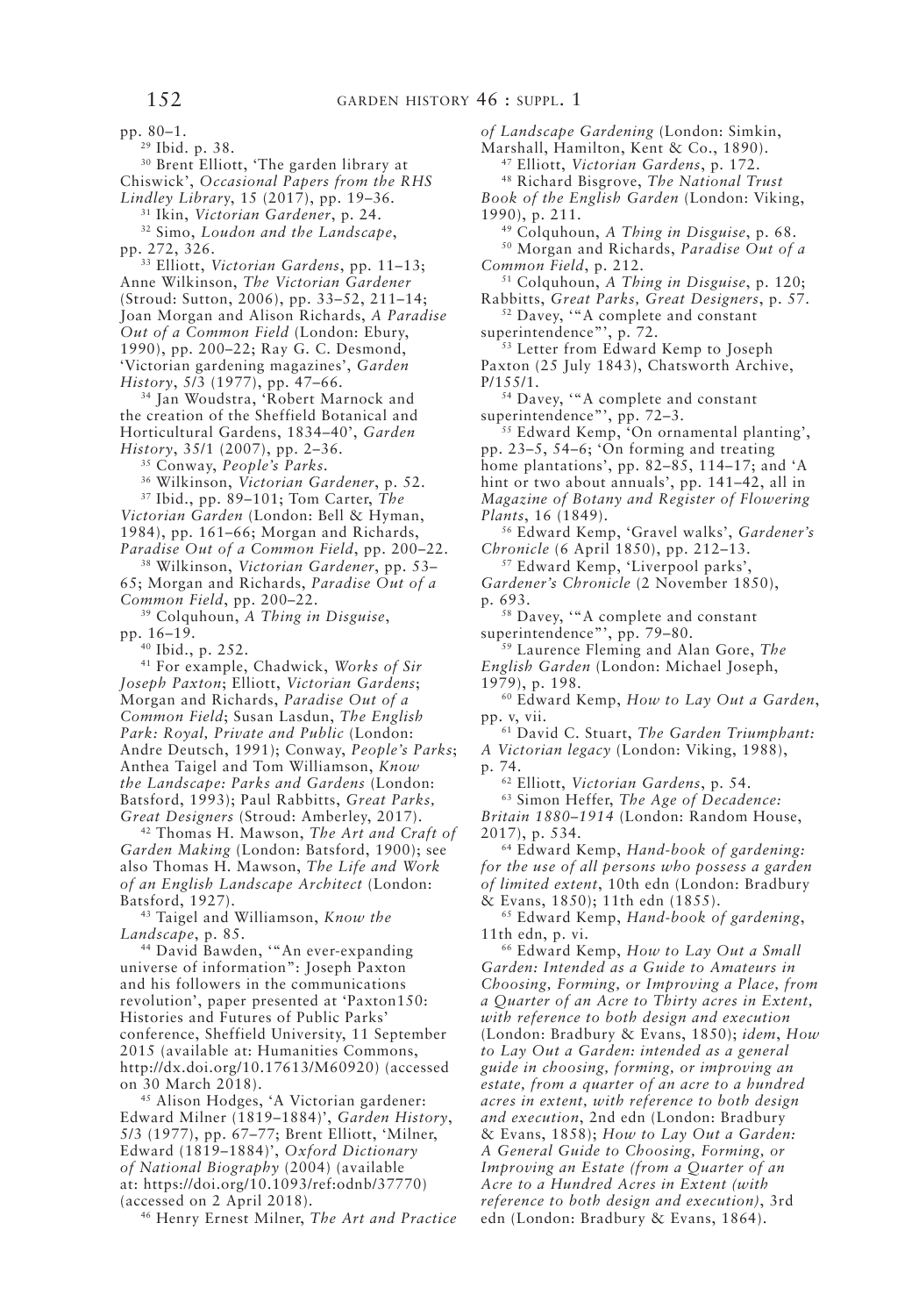<sup>68</sup> chadwick, *Park and the Town*, pp. 100–1. <sup>69</sup> tom turner, *English Garden Design: History and Styles since 1650* (woodbridge: Antique Collectors Club, 1986), p. 162.

<sup>70</sup> Dickens, *Bleak House*.<br><sup>71</sup> Kate Flint, 'Victorian readers', British Library Romantic and Victorians blog post (15 may 2014) (available at: https://www.bl.uk/ romantics-and-victorians/articles/victorianreaders) (accessed on 20 April 2018).

<sup>72</sup> kemp, *How to Lay Out a Garden*, pp. viii–xi.

<sup>73</sup> Ibid.

<sup>74</sup> kemp, *How to Lay Out a Garden*, 3rd edn, p. xv.

75 'notices of books', *Gardener's Chronicle* (28 may 1864), p. 511.

<sup>76</sup> elliott, *Victorian Gardens*, p. 102.

<sup>77</sup> turner, *English Garden Design*, p. 162. <sup>78</sup> ibid., p. 164.

<sup>79</sup> Jane Owen and Diarmuid Gavin, *Gardens Through Time* (london: bbc books, 2004), p. 53.

<sup>80</sup> elliott, *Victorian Gardens*, p. 114.

<sup>81</sup> chadwick, *Park and the Town*, p. 100.

<sup>82</sup> fleming and gore, *English Garden*, p. 202.

<sup>83</sup> george plumptree, *The Garden Makers*

(london: parkgate, 1993). 84 kemp, *How to Lay Out a Garden*, 3rd edn, p. 123.

<sup>85</sup> peter hayden, *Biddulph Grange Staffordshire: A Victorian Garden Rediscovered* (London: National Trust, 1989), p. 123.

<sup>86</sup> kim leggate, 'shrubbery planting (1830– 1900)', in ken fieldhouse and Jan woudstra (eds), *The Regeneration of Public Parks* 

(london: e & fn spon, 2000), pp. 89–108, at p. 91.

<sup>87</sup> kemp, *How to Lay Out a Garden*, p. vii.

88 Judith k. major, *To Live in the New* 

*World: A. J. Downing and American Landscape*  Gardening (Cambridge MA: MIT Press, 1997).

<sup>89</sup> elliott, *Victorian Gardens*, pp. 99–100,

102.

<sup>90</sup> These fifty-five short articles are enumerated in elliott, *Victorian Gardens*, pp. 256–7.

<sup>91</sup> charles h. J. smith, *Parks and Pleasure Grounds* (London: Reeve & Co., 1852).

92 Hilary A. Taylor, 'Urban public parks, 1840–1900: design and meaning', *Garden History*, 23/2 (1995), pp. 201–21; see also chadwick, *Park and the Town*, p. 104.

93 Joshua major, *The Theory and Practice of Landscape Gardening* (london: longman, Brown & Green, 1852).

<sup>94</sup> charles m'intosh, *The Book of the*  Garden (Edinburgh: Blackwood, 1853); Elliott, *Victorian Gardens*, pp. 24–5.

<sup>95</sup> Turner, *English Garden Design*, p. 153.

<sup>96</sup> Robert C. Holub, *Reception Theory:* 

*A Critical Introduction* (london: methuen, 1984); ika willis, *Reception* (abingdon:

Routledge, 2017).

<sup>97</sup> elliott, *Victorian Gardens*, pp. 102–3.

<sup>98</sup> anon., 'editorial', *Gardener's Chronicle* (25 october 1850), pp. 675–6.

99 'notices of books', *Gardener's Chronicle* (28 may 1864), p. 511.

<sup>100</sup> m'intosh, *Book of the Garden*, p. 703. <sup>101</sup> 'Notes to correspondents: books (a

subscriber)', *The Gardener* (March 1870),

p. 144. 102 we may presume that *How Crops Grow*  is the 1869 volume by Arthur H. Church, Samuel W. Johnson, William T. Thiselton-Dyer and William T. Turner, *How Crops Grow: a treatise on the chemical composition, structure and life of the plant* (london: macmillan, 1869).

<sup>103</sup> Morris, 'Diffusion of useful knowledge'. <sup>104</sup> F. W. Burbidge, 'Garden libraries',

*Journal of the Royal Horticultural Society*, 20 (1896), pp. 126–8.

<sup>105</sup> Elliott, 'Garden library at Chiswick', p. 31.

<sup>106</sup> mawson, *Art and Craft of Garden Making.*

<sup>107</sup> S. Reynolds Hole, *Our Gardens* (London: Dent, 1901), pp. 75, 301.

<sup>108</sup> Harry Roberts, *English Gardens*. Britain in pictures series (london: collins, 1994).

<sup>109</sup> Geoffrey Taylor, *The Victorian Flower* Garden (London: Skeffington, 1952).

<sup>110</sup> fleming and gore, *English Garden*, pp. 198, 200–2.

<sup>111</sup> Ibid., p. 198. See, for instance, Elliott, *Victorian Gardens*, pp. 102, 112.

<sup>112</sup> fleming and gore, *English Garden*,

p. 198. while this may be something of an exaggeration, it undoubtedly has an element of truth, and makes kemp's little-known stature all the more surprising.

<sup>113</sup> Taigel and Williamson, *Know the Landscape*, p. 88.

<sup>114</sup> bisgrove, *National Trust Book of the English Garden*, p. 190.

<sup>115</sup> fleming and gore, *English Garden*.

<sup>116</sup> stuart, *Garden Triumphant*, pp. 74, 189. This criticism rings oddly, since Kemp's tone is generally very modest, and noted as such by other commentators

<sup>117</sup> elliott, *Victorian Gardens.*

<sup>118</sup> Ethne Clarke, *Hidcote: The Making of a* Garden (London: Michael Joseph, 1989).

<sup>119</sup> elizabeth banks, *Creating Period Gardens* (oxford: phaidon, 1991).

<sup>120</sup> Roy Strong, *Small Period Gardens* (london: conran octopus, 1992).

<sup>121</sup> Brent Elliott, 'Looking back for the

future', *The Garden*, 123 (September 1998), pp. 670–1.

122 John weale, *London and its Vicinity* 

*Exhibited in 1851* (london: John weale, 1851). <sup>123</sup> David Gilbert, "'London in all its

glory – or how to enjoy london": guidebook representations of imperial london', *Journal of*